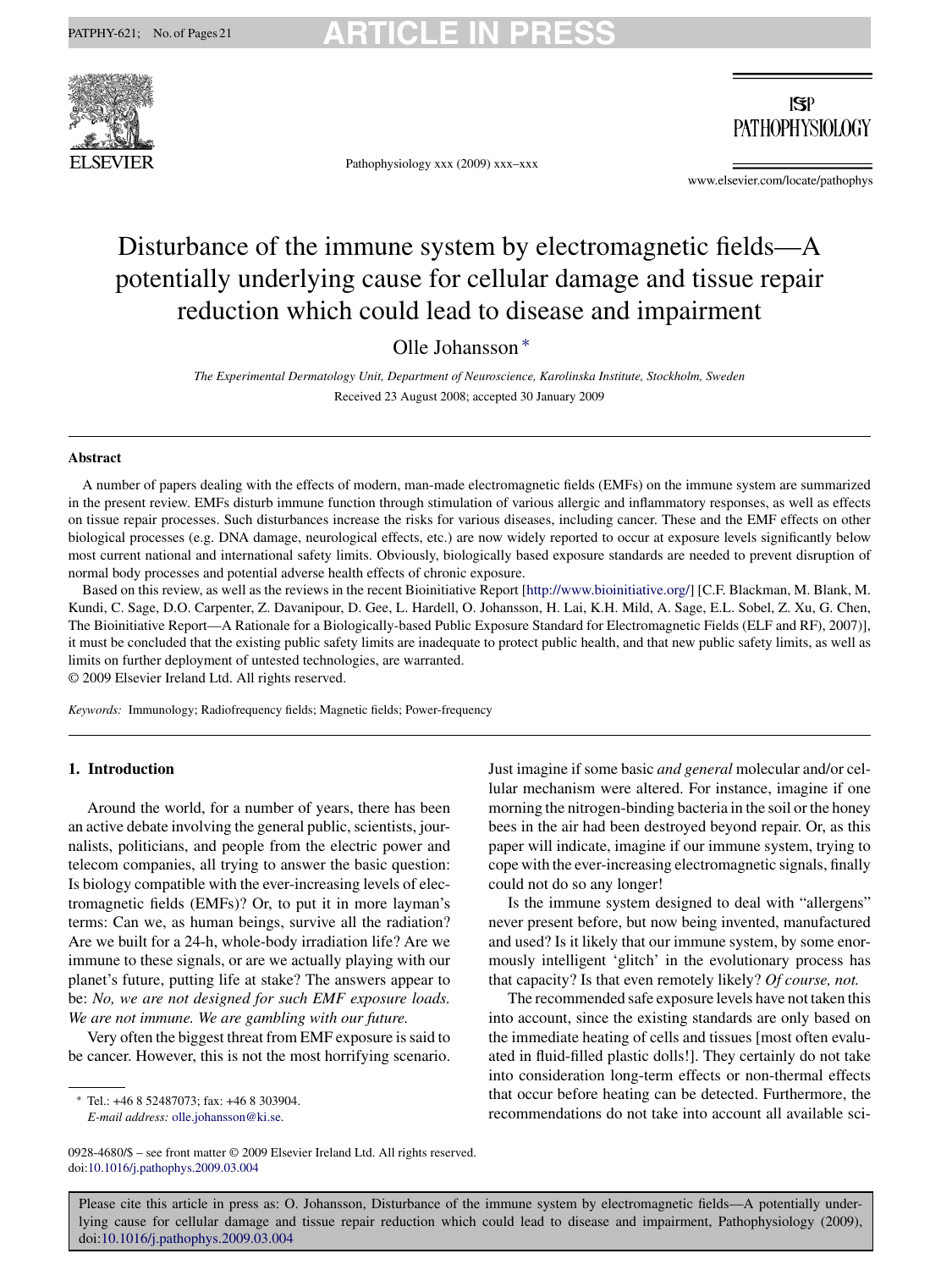entific reports. *The recommended exposure levels are not in any sense safe levels and are entirely inadequate.*

## **2. Basic concepts and components of the immune system**

The human immune system is part of a general defense barrier towards our surrounding environment. We live in a biological system, the world, dominated by various microorganisms, including microbes and viruses, many of which can cause harm. The immune system serves as the primary line of defense against invasion by such microbes. As we are, practically speaking, built as a tube, the outer surface – the skin – and the innermost surface – the gastrointestinal tract – are the major borders between us and the outside world. These borders must be guarded, protected and constantly repaired since any damage to them could be fatal. In addition to these major borders there are number of other organ/tissue interfaces at which cellular conduct is monitored, evaluated and dealt with 24 h around the clock. Damage that is not detected and properly repaired in time can develop into cancer; something well known for ultraviolet light overexposure.

The skin and the mucous membranes are part of the innate or non-adaptive immune system. However, if these barriers are broken (e.g. after cutting a finger), then microbes, including potential pathogens (i.e. harmful microbes) can enter the body and begin to multiply rapidly in the warm, moist, nutrient-rich environment. The cut may not be as abrupt as a knife cut, it could also very well be an internal leakage, such as the one found after microwave exposure of the fragile blood–brain barrier [\[2\].](#page-18-0) Such a leakage could indeed be fatal, causing nerve cell damage and followed by cellular death [\[3\].](#page-18-0)

One of the first cell types encountered by a foreign organism after a cut in the skin is the phagocytic white blood cell. These cells congregate within minutes and begin to attack the invading foreign microbes. The next cell type to be found in the area of such a local infection will be the so-called neutrophils. They are also phagocytic and use pattern-recognizing surface receptor molecules to detect structures commonly found on the surface of bacteria. As a result, these bacteria – as well as other forms of particulate materials – will be ingested and degraded by the neutrophils. Various other protein components of serum, including the complement components may bind to the invader organisms and facilitate their phagocytosis, thereby further limiting the source of infection/disease. Other small molecules, the interferons, mediate an early response to viral infection by the innate system.

The innate immune system is often sufficient to destroy invading microbes. If it fails to clear an infection, it will rapidly activate the adaptive or acquired immune response, which – as a consequence – takes over. The molecular messenger connection between the innate and the adaptive

systems are molecules known as cytokines. (The interferons are part of this molecular family.)

The first cells in this cellular orchestra to be activated are the T- and B-lymphocytes. These cells are normally at rest and are only recruited when needed, i.e. when encountering a foreign (=non-self) entity referred to as an antigen. The T- and B-lymphocytes, together with a wide spectrum of other cell types, have antigen receptors or antigen-recognizing molecules on their surface. Among them you find the classical antibodies (=B-cell antigen receptors), T-cell antigen receptors as well as the specific protein products of special genetic regions (=the major histocompatibility complexes). The genes of humans are referred to as human leukocyte antigen (HLA) genes and their protein products as HLA molecules. The antibodies – apart from being B-cell surface receptors – are also found as soluble antigen-recognizing molecules in the blood (immunoglobulins). The adaptive immune response is very highly effective but rather slow; it can take 7–10 days to mobilize completely. It has a very effective pathogen (non-self) recognition mechanism, a molecular memory and can improve its production of pathogen-recognition molecules during the response.

A particularly interesting set of cells are the various dendritic cells of the skin as well as elsewhere. In the outermost cutaneous portion, the epidermis, you find both dendritic melanocytes, the cells responsible for the pigmentproduction, as well as the Langerhans cells with their antigen-presenting capacity. In the deeper layer, the dermis, you find corresponding cells, as well as the basophilic mast cells, often showing a distinct dendritic appearance using proper markers such as chymase, tryptase or histamine. All these cells are the classical reactors to external radiation, such as radioactivity, X-rays and UV light. For that reason, our demonstration [\[4\]](#page-18-0) of a high-to-very high number of somatostatin-immunoreactive dendritic cells in the skin of persons with the functional impairment electrohypersensitivity is of the greatest importance. Also, the alterations found in the mast cell population of normal healthy volunteers exposed in front of ordinary household TVs and computer screens [\[5\]](#page-18-0) are intriguing, as are the significantly increased number of serotonin-positive mast cells in the skin (*p* < 0.05) and neuropeptide tyrosine (NPY)-containing nerve fibers in the thyroid  $(p<0.01)$  of rats exposed to extremely low-frequency electromagnetic fields (ELF-EMF) compared to controls. This indicates a direct EMF effect on skin and thyroid vasculature [\[\[6–8\];](#page-18-0) for further details and refs., see below]. In the gastrointestinal tract, you will find corresponding types of cells guarding our interior lining against the outside world.

The immune system can react in an excessive manner and it can cause damage to the local tissue as well as generally to the entire body. Such events are called hypersensitivity reactions and they occur in response to three different types of antigens: (a) infectious agents, (b) environmental disturbances, and (c) self-antigens. The second one is, as you will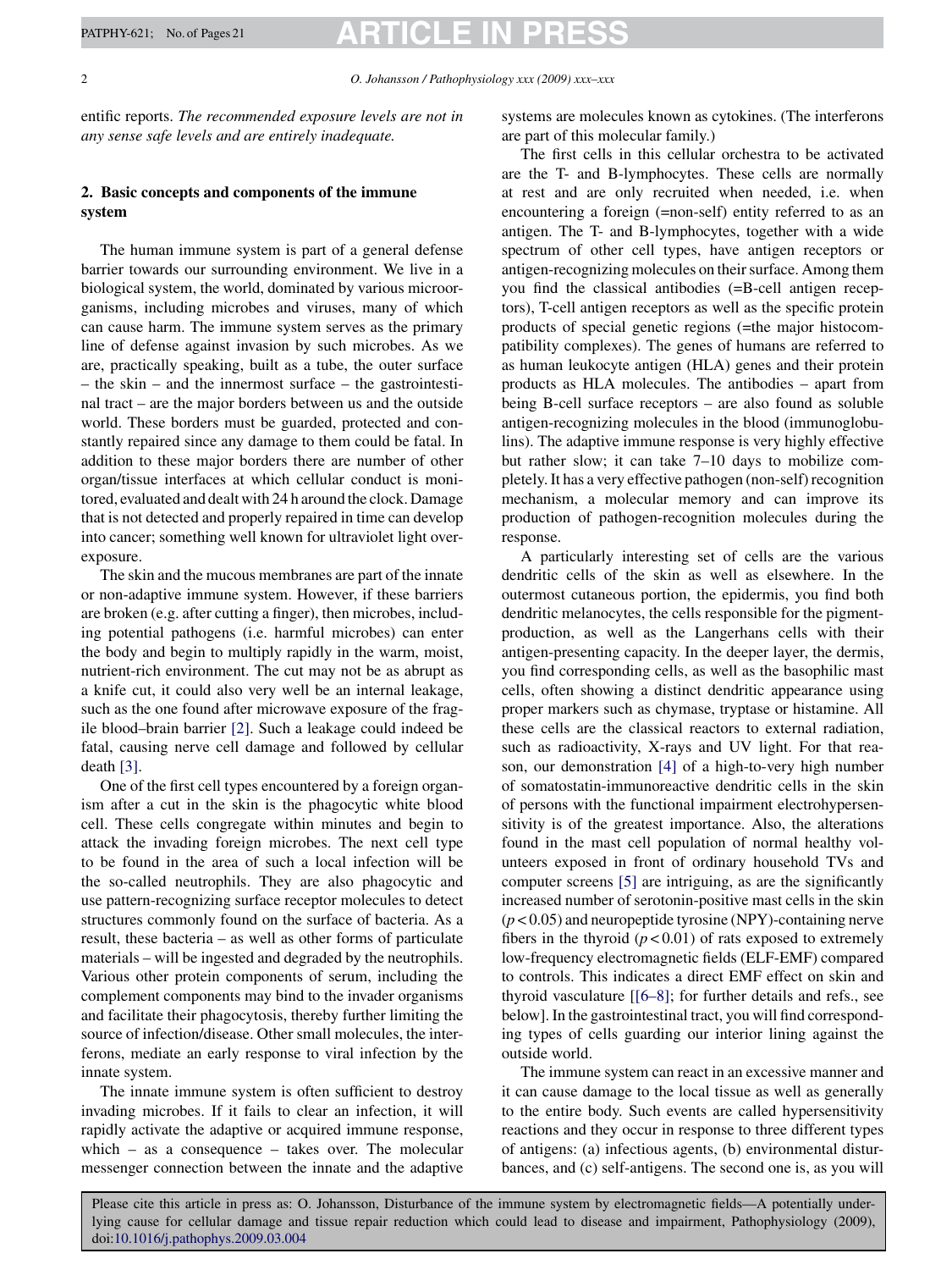see, of utmost importance when we discuss the impact of the new electromagnetic fields of today's world.

For environmental substances to trigger hypersensitivity reactions, they must be fairly small in order to gain access to the immune system. Dust triggers a range of responses because the particles are able to enter the lower extremities of the respiratory tract, an area that is rich in adaptive immune-response cells. These dust particles can mimic parasites and may stimulate an antibody response. If the dominant antibody is IgE, the particles may subsequently trigger immediate hypersensitivity, which is manifest as allergies, such as asthma or rhinitis. If the dust stimulates IgG antibodies, it may trigger a different kind of hypersensitivity, e.g. farmer's lung [\[9\].](#page-18-0)

Smaller molecules sometimes diffuse into the skin and these may act as haptens, triggering a delayed hypersensitivity reaction. This is the basis of contact dermatitis caused by nickel [\[9\].](#page-18-0)

Drugs administered orally, by injection or onto the surface of the body can elicit hypersensitivity reactions mediated by IgE or IgG antibodies or by T-cells. Immunologically mediated hypersensitivity reactions to drugs are very common and even very tiny doses of drugs can trigger life-threatening reactions. These are well classified as idiosyncratic adverse drug reactions.

In this respect, electromagnetic fields could be said to fulfil the most important demand: they penetrate the entire body.

The hypersensitivity classification system was first described by Coombs and Gell [\[cf. ref. 10\].](#page-18-0) The system classifies the different types of hypersensitivity reaction by the types of immune responses involved. Hypersensitivity reactions are reliant on the adaptive immune system. Prior exposure to antigen is required to prime the adaptive immune response to produce IgE (type I), IgG (type II and III) or T-cells (type IV). Because prior exposure is required, hypersensitivity reactions do not take place when an individual is first exposed to antigen. In each type of hypersensitivity reaction the damage is caused by different adaptive and innate systems, each of which has its respective role in clearing infections.

In essence, the immune system is a very complex one, built up of a large number of cell types (B- and T-lymphocytes, macrophages, natural killer cells, mast cells, Langerhans cells, etc.) with certain basic defense strategies. It has evolved during an enormously long time-span and is constructed to deal with its known enemies. *Among the known enemies one will not find modern electromagnetic fields, such as power-frequency electric and magnetic fields, radiowaves, TV signals, mobile phone or WiFi microwaves, radar signals, X-rays or artificial radioactivity.* They have been introduced during the last 100 years, in many cases during the very last decades. They are an entirely new form of exposure and could pose to be a biological "terrorist army" against which there are no working defences. They penetrate the body, and some have already proven to be fatal. Today no-one would consider having a radioactive wrist watch with glowing digits (as you

could in the 1950s), having your children's shoes fitted in a strong X-ray machine (as you could in the 1940s), keeping radium in open trays on your desk (as scientists could in the 1930s), or X-raying each other at your garden party (as physicians did in the 1920s). In retrospect, that was just plain madness. However, the persons doing so and selling these gadgets were not misinformed or less intelligent. The knowledge at the time was deficient, as was a competent risk analysis coupled to a parallel analysis of public needs.

### **3. Electromagnetic fields – now and previously**

The electromagnetic spectrum covers a broad range of frequencies (over 20 orders of magnitude), from low frequencies in electricity supplies, radiowaves and microwaves, infrared and visible light, to X-rays, radioactivity and cosmic rays. Electromagnetic fields are present everywhere in our environment, and except for the visible spectrum, they are invisible to the human eye.

An electromagnetic field consists of an electrical part and a magnetic part. The electrical part is produced by a voltage gradient and is measured in volts/metre. The magnetic part is generated by any flow of current and is measured in Tesla. Magnetic fields as low as around 0.2  $\mu$ T (a millionth of a Tesla) can produce biological effects. For comparison, using a mobile (cell) phone or a PDA exposes you to magnetic pulses that peak at several tens of microTesla [\[11,12\], w](#page-18-0)hich is well over the minimum needed to give harmful effects. Because mobile phones and other wireless gadgets are held close to the body and are used frequently, these devices are potentially the most dangerous sources of electromagnetic radiation that the average person possesses.

Even the extremely low frequencies (ELF) that are widely used in powerlines and domestic appliances should be viewed with caution. In June 2007, the World Health Organization (WHO) pointed out that they are believed to be one of the causes for children's leukemia. Pulsed or amplitudemodulated, at a biologically active lower frequency (i.e. when the radio signal strength rises and falls in time with the lower frequency), high frequencies are the hallmark of mobile phones, WiFi systems, PDAs, etc. At radiofrequencies, electric and magnetic fields are closely interrelated and we typically measure their levels as power densities in Watts per square metre  $(W/m<sup>2</sup>)$ .

### **4. Electromagnetic fields and health**

Life on Earth, since its beginning more than 3.5 billion years ago, has developed under the influence of the practically static geomagnetic field and the radiation from the sun. All living organisms that have not been able to directly cope with these influences are either gone or have adapted in one of several ways. Living under-ground, only being active during night, living in the deeper waters (at least from 1 m and down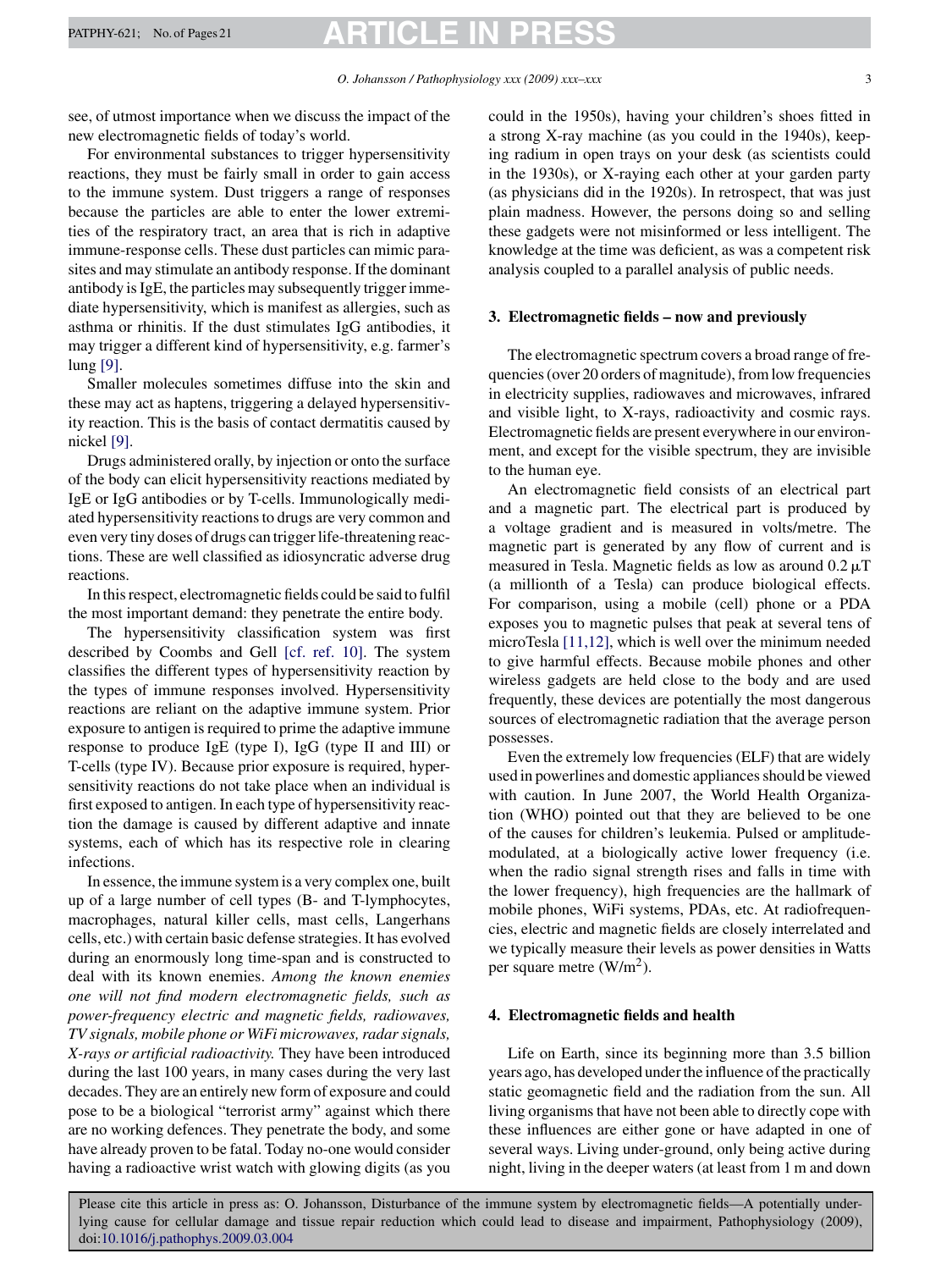below) of our oceans and lakes, under the foliage of the jungle trees, or having developed a skin (or, for plants, a cortex) containing a pigment (animals and plants have very similar ones) that will shield from some heat and some sunshine. Any fair-skinned Irish or Scandinavian person learns very early to avoid even the bleak sun up-north to avoid a nasty sunburn. That sunburn will develop into a postinflammatory hyperpigmentation, that may have cosmetic value, but will also cause a redness of the skin as well as heat and pain/itch sensations.

But, during the last 100 years we have found that the pigment in our skin does not furnish any protection against other frequencies. Cosmic rays, radioactivity, X-rays, UVC, UVB and now even UVA are considered, together with radar-type microwaves to be very dangerous to health. We are translucent to power–frequency magnetic fields as well as mobile phone and WiFi microwaves, but this does not mean that they are without possible effects, through thermal or non-thermal mechanisms.

For me, as a scientist, this poses the main relevant questions: Is it possible to adapt our biology to altered exposure conditions in less than 100 years, or do we have to have thousands of years – or longer – for such an adaptation? And, in the meantime, what kind of safety standards must we adopt? A 'prudent avoidance' strategy, ALARA, recommendation levels based only on thermal effects, or is the only actual safe safety level for such exposures 0 (zero) Watts/kg until we really know? Or is "human progress", profit and greed more important than possible damage to our health? How far can we push the Russian roulette? And who should decide about this? Who should be held responsible if something goes wrong?

Our limited understanding of the biological effects of the vast majority of frequencies gives reason for concern. Although there is still a debate in this regard, *tinnitus, brain tumours and acoustic neuroma clearly are associated with cell phones and mobile phones, as is childhood leukemia with powerlines* (for references, see Blackman et al. [\[1\]\).](#page-18-0)

Communications and radar antennae expose those who live or work near these installations to their emissions. The radiation travels through buildings, and can also be conducted along electrical wires or metal plumbing. Wireless communications create levels within buildings that are many orders of magnitude higher than natural background levels. The same is true for appliances using power frequencies.

There are four phenomena that emerge from the use of electricity: ground currents; "electromagnetic smog" from communications equipment; electric and magnetic fields from power supplies and specialized equipment; and high frequencies on powerlines or so-called "dirty electricity". They may all be potential environmental toxins and this is an area of research that must be further pursued.

It is worth noting that off-gassing of electrical equipment may also contribute to sensitivities. Different sorts of technology (e.g. various medical equipment, analogue or digital telephones; flat screen monitors and laptop computers or larger older monitors) may vary significantly in strength, frequency and pattern of electromagnetic fields. One challenging question for science is to find out if, for instance, 50- or 60-Hz ELF pure sine wave, square waves or sawtooth waveform, ELF-dirty (e.g. radiofrequencies on powerlines), ELF-modulated radiofrequency fields, continuous wave radiofrequency radiation and particularly pulsed radiofrequency signals are more or less bioactive, e.g. as neurotoxic, immune-disrupting and/or carcinogenic environmental exposure parameters. As will be discussed below, hazardous effects on the immune system of this potential environmental toxin must be seriously considered.

# **5. Effects of electromagnetic fields on the immune system**

An ever-increasing number of studies has clearly shown various biological and medical effects at the cellular level due to electromagnetic fields, including power–frequency, radiofrequency and microwaves. Such fields are present in everyday life, at the workplace, in homes and places of leisure.

# *5.1. The functional impairment electrohypersensitivity (EHS)*

One of the first observations of a direct effect on the immune system was the finding in the 1980s of persons with the functional impairment electrohypersensitivity (EHS), namely those who claim to suffer from subjective and objective skin- and mucosa-related symptoms, such as itch, smarting, pain, heat sensation, redness, papules, pustles, etc., after exposure to visual display terminals (VDTs), mobile phones, DECT telephones, WiFi equipments, as well as other electromagnetic devices. Frequently, symptoms from internal organ systems, such as the heart and the central nervous system, are also encountered [\[13\].](#page-18-0)

Persons with EHS experience facial skin symptoms (sensory sensations of the facial skin including stinging, itching, burning, erythema, rosacea), eye irritation, runny or stuffy nose, impaired sense of smell, hoarse dry throat, coughing, sense of pressure in ear(s), tinnitus, fatigue, headache, "heaviness" in the head, sleeplessness, nausea/dizziness, cardiac symptoms and difficulties in concentrating. In the Cox [\[14\]](#page-18-0) report on electrical hypersensitivity in the United Kingdom, mobile phone users' symptoms included headaches (85%), dizziness (27%), fatigue (24%), nausea (15%), itching (15%), redness (9%), burning (61%), and cognitive problems (42%). For those individuals reporting EHS symptoms in the UK population, the percentage of persons with symptoms from cell phone masts was 18%, DECT cordless phones (36%), landline phones (6%), VDTs (27%), television (12%) and fluorescent lights (18%). In addition, Fox [\[15\]](#page-18-0) reported that a questionnaire survey of EHS individuals revealed symptoms of nausea, and of dizziness/disorientation.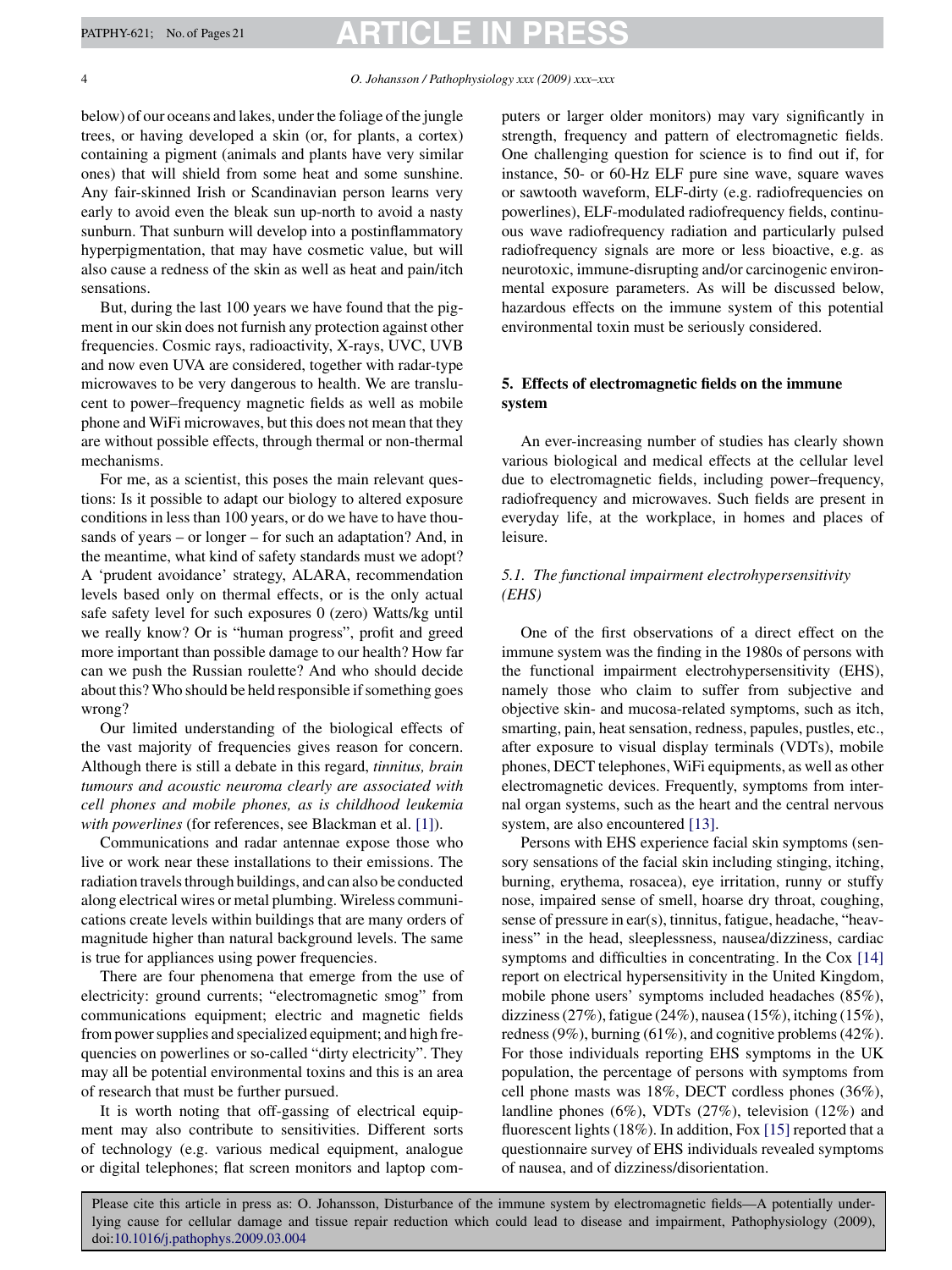# PATPHY-621; No. of Pages 21 **ARTICLE IN**

Levallois et al. [\[16\]](#page-18-0) in 2002 reported on their study of prevalence of self-perceived hypersensitivity to EMF in California. They found that about 3% of the population reports to be electrohypersensitive. About 0.5% of the population reported the necessity to change jobs or remain unemployed due to the severity of their symptoms. Underestimation of these percentages is discussed, since the population surveyed was found through contact with either an occupational clinic or a support group, and electrohypersensitive people very frequently cannot engage in normal outings (go out, travel, meet in buildings with EMF exposures, etc.). The study concludes that while there was no clinical confirmation of the reported symptoms of electrohypersensitivity, the perception is of public health importance in California, and North America. The results were based on a telephone survey among a sample of 2072 Californians. Being 'allergic or very sensitive" to getting near electrical devices was reported by 68 subjects resulting in an adjusted prevalence of 3.2% (95% confidence interval: 2.8–3.7). Twenty-seven subjects (1.3%) reported sensitivity to electrical devices but no sensitivity to chemicals. Alleging that a doctor had diagnosed "environmental illness or multiple chemical sensitivity" was the strongest predictor of reporting being hypersensitive to EMF in this population (adjusted prevalence odds ratio = 5.8, 95% confidence interval: 2.6–12.8). This study confirms the presence of this self-reported disability in North America.

A recent German survey [\[17\]](#page-18-0) suggests that the prevalence of subjects who attribute health complaints to EMF exposures is not negligible. In a sample of 2500 interviewees,  $8\%$ specifically attributed health complaints to exposures from mobile phone base station antennas or the use of mobile or cordless phones. In Sweden, 3.1% of the population claimed to be hypersensitive to EMF. Considerable variation across countries, regions within countries, and surveys in the same regions has been noted before. In 1997, the European Group of Experts reported that electrical hypersensitivity had a higher prevalence in Sweden, Germany, and Denmark than in the United Kingdom, Austria, and France. All these data suggest that the true number is still uncertain and requires further research (cf. Schüz et al. [\[18\]\).](#page-18-0)

Roosli et al.[\[19,20\]](#page-18-0) estimate that the proportion of individuals in Switzerland with EHS symptoms is about 5%, where the exposures of concern are cited to be mobile phone base stations (74%), followed by mobile phones (36%), cordless phones (29%), and powerlines (27%). They reported that about half the Swiss population is concerned about health effects from EMF exposures in general.

The WHO has acknowledged the condition of electrohypersensitivity, and published in 2006 a research agenda for radiofrequency fields. The WHO recommends that people reporting sensitivities receive a comprehensive health evaluation. It states: "Some studies suggest that certain physiological responses of EHS individuals tend to be outside the normal range. In particular, hyperactivity in the central nervous system and imbalance in the autonomic nervous system need to be followed up in clinical investigations, and the results for the individuals taken as input for possible treatment". Studies of individuals with sensitivities ought to consider sufficient acclimatization of subjects as recommended for chemical sensitivities, as well as recognition of individuals' wavelength-specific sensitivities. Reduction of electromagnetic radiation may ameliorate symptoms in people with chronic fatigue.

Lyskov et al. [\[21\]](#page-18-0) in 2004 reported that EHS individuals exhibited sensitivity to VDTs, fluorescent lights and television, all of which produce flickering light. EHS individuals who were given provocation tests with flickering light exhibited a higher critical flicker frequency (CFF) than normal, and their visual evoked potential (VEP) was significantly higher than in controls. In follow-up studies, individuals with EHS demonstrated increased CFF, increased VEP, increased heart rate, decreased heart rate variability (HRV) and increased electrodermal (EDA) reaction to sound stimuli. These results indicate an imbalance in the autonomic nervous system and a lack of normal circadian rhythms in these EHS individuals. [N.B. It may just show that they feel ill. It is very hard for me to understand how sensitivity to flickering light could account for EHS in conjunction with e.g. mobile phones and base stations.]

Mueller and Schierz [\[22\],](#page-18-0) also in 2004, reported that soundness of sleep and well-being in the morning, but not sleep quality, were affected by overnight EMF exposure in EHS individuals. An effect was reported where EHS individuals shifted their position in the bed during sleep to the non-exposed (or probably less exposed) side of the bed, something which may have strong implications for disease development (cf. Hallberg and Johansson, submitted).

Markovà et al. [\[23\]](#page-18-0) reported that non-thermal microwave exposure from global system for mobile communication (GSM) mobile telephones at lower levels than the International Commission for Non-Ionizing Radiation Protection (ICNIRP) safety standards affect 53BP1 and  $\gamma$ -H2AX foci and chromatin conformation in human lymphocytes. They investigated effects of microwave radiation of GSM at different carrier frequencies on human lymphocytes from healthy persons and from persons reporting hypersensitivity to EMFs. They measured the changes in chromatin conformation, which are indicative of stress response and genotoxic effects, by the method of anomalous viscosity time dependence, and analyzed tumour suppressor p53-binding protein 1 (53BP1) and phosphorylated histone H2AX ( $\gamma$ -H2AX), which have been shown to co-localize in distinct foci with DNA doublestrand breaks (DSBs), using immunofluorescence confocal laser microscopy. The authors reported that microwave exposure from GSM mobile telephones affect chromatin conformation and  $53BP1/\gamma$ -H2AX foci similar to heat shock. For the first time, they reported that effects of microwave radiation from mobile telephones on human lymphocytes are dependent on carrier frequency. On average, the same response was observed in lymphocytes from hypersensitive and healthy subjects. *N.B. These effects occurred at non-*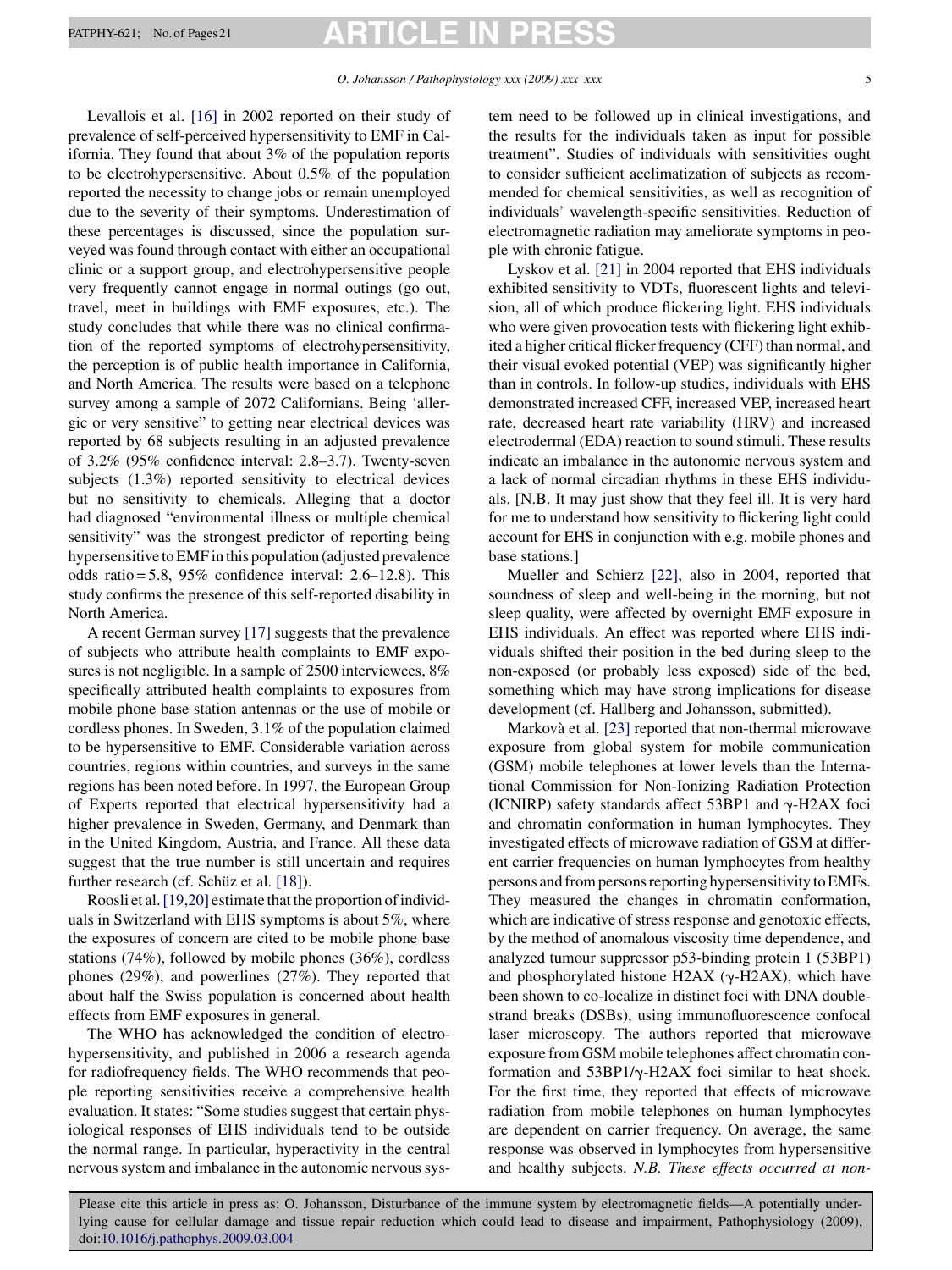## *thermal microwave exposure levels from mobile telephones that are permissible under safety standards of ICNIRP!*

The same group after having described frequencydependent effects of mobile phone microwaves (MWs) of GSM on human lymphocytes from EHS persons and healthy persons (see above), went ahead asking themselves this: Contrary to GSM, universal global telecommunications system (UMTS) mobile phones emit wide-band MW signals. Hypothetically, UMTSMWs may result in higher biological effects compared to GSM signals because of eventual "effective" frequencies within the wideband. Based on this hypothesis they have very recently reported for the first time that UMTS MWs affect chromatin and inhibit formation of DNA doublestrand breaks co-localizing  $53BP1/\gamma$ -H2AX DNA repair foci in human lymphocytes from hypersensitive and healthy persons and confirm that effects of GSM MWs depend on carrier frequency [\[24\]. R](#page-18-0)emarkably, the effects of MWs on  $53BP1/\gamma$ -H2AX foci persisted up to 72 h following exposure of cells, even longer than the stress response following heat shock. The data are in line with the hypothesis that the type of signal, UMTS MWs, may have higher biological efficiency and possibly larger health risk effects compared to GSM emissions. No significant differences in effects between groups of healthy and hypersensitive subjects were observed, except for the effects of UMTS MWs and GSM – 915 MHz MWs on the formation of the DNA repair foci, which were different for hypersensitive  $(p < 0.02[53BP1]/0.01[\gamma-H2AX])$  but not for control subjects  $(p > 0.05)$ . The non-parametric statistics used here did not indicate specificity of the differences revealed between the effects of GSM and UMTS MWs on cells from hypersensitive subjects and more data are therefore needed to study the nature of these differences.

### *5.2. EHS as radiation damage/the mast cell hypothesis*

Persons claiming adverse skin reactions after having been exposed to computer screens or mobile phones could be reacting in a highly specific way and with a completely correct avoidance reaction, especially if the provocative agent was radiation and/or chemical emissions – just as you would do if you had been exposed to e.g. sun rays, X-rays, radioactivity or chemicals. My working hypothesis, thus, became that they react in a cellularly correct way to the electromagnetic radiation, maybe in concert with chemical emissions such as plastic components, flame retardants, etc., something later focussed upon by professor Denis L. Henshaw and his collaborators at the Bristol University [\[25,26\]. T](#page-18-0)his is also covered in great depth by the author Gunni Nordström in her latest book [\[27\].](#page-19-0)

Very early, immune cell alterations were observed when exposing two EHS individuals to a TV monitor [\[4\].](#page-18-0) In this article, we used an open-field provocation, in front of an ordinary TV set, of persons regarding themselves as suffering from skin problems due to work at video display terminals. Employing immunohistochemistry, in combination with a wide range of antisera directed towards cellular and neurochemical markers, we were able to show a high-to-very high number of somatostatin-immunoreactive dendritic cells as well as histamine-positive mast cells in skin biopsies from the anterior neck taken before the start of the provocation. At the end of the provocation the high number of mast cells was unchanged, however, all the somatostatin-positive cells had seemingly disappeared. This latter finding may be due to loss of immunoreactivity, increase of breakdown, etc. The high number of mast cells present may explain the clinical symptoms of itch, pain, edema and erythema.

In facial skin samples of electrohypersensitive persons, the most common finding is a profound increase of mast cells as monitored by various mast cell markers, such as histamine, chymase and tryptase [\[28\].](#page-19-0) From these studies, it is clear that the number of mast cells in the upper dermis is increased in the electrohypersensitivity group. A different pattern of mast cell distribution also occurred in the electrohypersensitivity group, namely, the normally empty zone between the dermo-epidermal junction and mid-to-upper dermis had disappeared in the electrohypersensitivity group and, instead, this zone had a high density of mast cell infiltration. These cells also seemed to have a tendency to migrate towards the epidermis (=epidermiotrophism) and many of them emptied their granular content (=degranulation) in the dermal papillary layer. Furthermore, more degranulated mast cells could be seen in the dermal reticular layer in the electrohypersensitivity group, especially in those cases showing mast cell epidermiotrophism. Finally, in the electrohypersensitivity group, the cytoplasmic granules were more densely distributed and more strongly stained than in the control group, and, generally, the size of the infiltrating mast cells was found to be larger in the electrohypersensitivity group as well. It should be noted, that increases of similar nature were demonstrated later on in an experimental situation employing normal healthy volunteers in front of visual display units, including ordinary television sets [\[5\].](#page-18-0)

Mast cells, when activated, release a wide range of mediators, among them histamine, which is involved in a variety of biological effects with clinical relevance, e.g., allergic hypersensitivity, itch, edema, local erythema, and many types of dermatoses. From the results of the cited studies, it is clear that electromagnetic fields affect the mast cell and the dendritic cell population, and may degranulate these cells.

The release of inflammatory substances, such as histamine, from mast cells in the skin results in a local erythema, edema, and sensation of itch and pain, and the release of somatostatin from the dendritic cells may give rise to subjective sensations of ongoing inflammation and sensitivity to ordinary light. These are common symptoms reported from persons suffering from EHS/screen dermatitis. Mast cells occur in the brain [\[29\]](#page-19-0) and their presence may, under the influence of EMF and/or radiofrequency radiation exposure lead to a chronic inflammatory response by the mast cell degranulation.

Mast cells are also present in the heart tissue and their localization is of particular relevance to their function. Data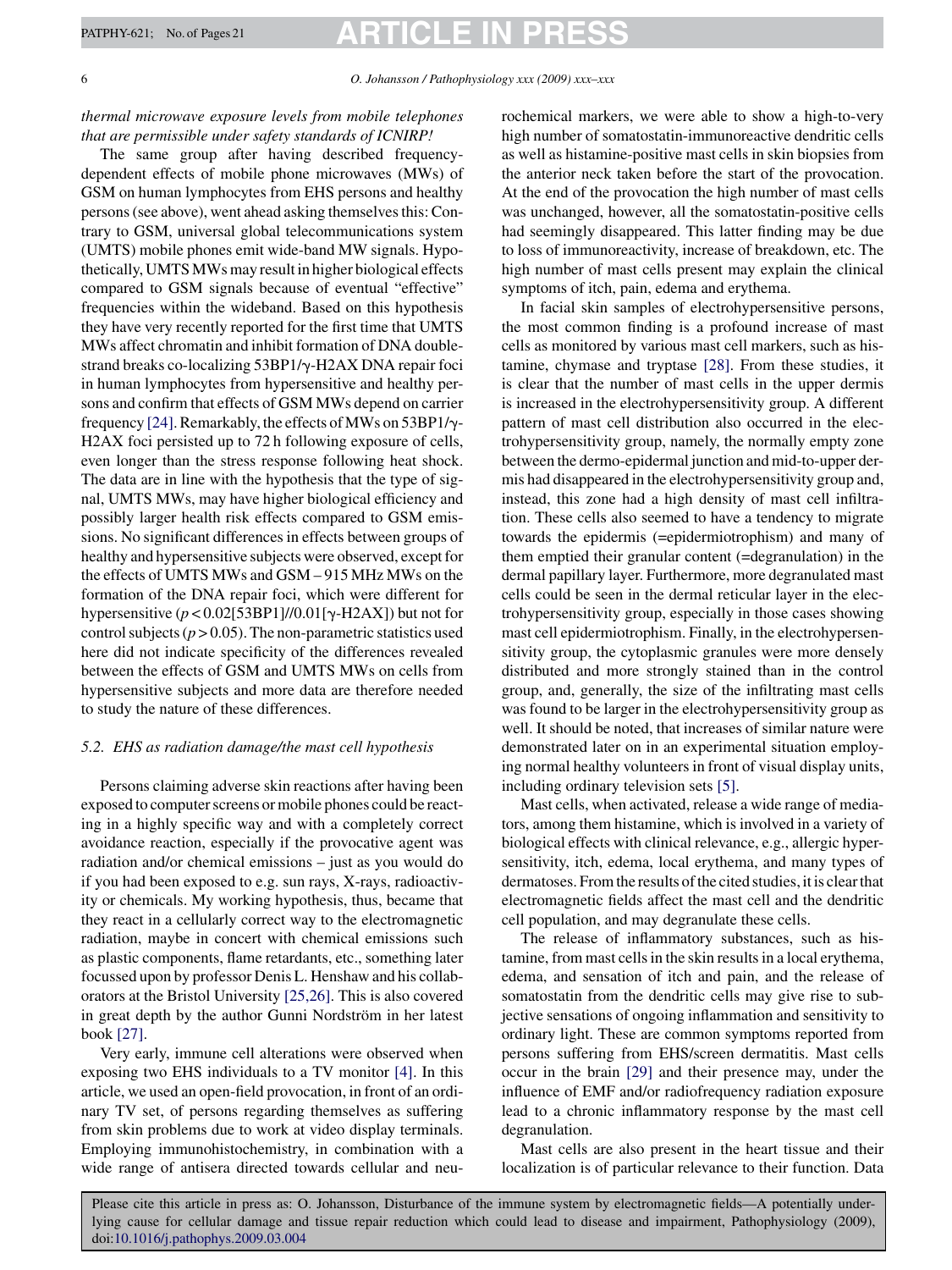# PATPHY-621; No. of Pages 21 **ARTICLE I**

from studies made on interactions of EMF with cardiac function have demonstrated that changes are present in the heart after exposure. Some electrically sensitive people have symptoms similar to heart attacks or strong heart palpitations after exposure to EMF.

We have also, in more detail, compared facial skin from EHS persons with corresponding material from normal healthy volunteers [\[30\]. T](#page-19-0)he aim of the study was to evaluate possible markers to be used for future double-blind or blind provocation investigations. Differences were found for the biological markers calcitonin gene-related peptide (CGRP), somatostatin (SOM), vasoactive intestinal polypeptide (VIP), peptide histidine isoleucine amide (PHI), NPY, protein S-100 (S-100), neuron-specific enolase (NSE), protein gene product (PGP) 9.5 and phenylethanolamine *N*-methyltransferase (PNMT). The overall impression in the blind-coded material was such that it turned out easy to blindly separate the two groups from each other. However, no single marker was 100% able to pin-point the difference, although some were quite powerful in doing so (CGRP, SOM, S-100). In our ongoing investigations, we have also found alterations of the Merkel cell number in the facial skin of electrohypersensitive persons (Yoshimura et al., in preparation). However, it has to be pointed out that we cannot draw any definitive conclusions about the cause of the changes observed, based upon those results. Blind or double-blind provocations in a controlled environment [\[5\]](#page-18-0) are necessary to elucidate the underlying causes for the changes reported in this particular investigation. So far, unfortunately, I and my co-workers have not been able to attract funding for such studies.

Gangi and Johansson [\[31,32\]](#page-19-0) have proposed models for how mast cells and substances secreted from them (e.g., histamine, heparin, and serotonin) could explain sensitivity to EMF similar to those used to explain UV- and ionizing radiation-related damages. We discuss the increasing number of persons who report cutaneous problems as well as symptoms from certain internal organs, such as the central nervous system and the heart, when being close to electric equipment. Many of these respondents are users of video display terminals, and have both subjective and objective skin- and mucosa-related symptoms, such as pain, itch, heat sensation, erythema, papules, and pustules. The nervous system-derived symptoms are, e.g., dizziness, tiredness, and headache, erythema, itch, heat sensation, edema, and pain which are also common symptoms of sunburn (UV dermatitis). Alterations have been observed in cell populations of the skin of EHS persons similar to those observed in the skin damaged due to UV light or ionizing radiation.

Dr. Shabnam Gangi and I, in two theoretical papers [\[31,32\],](#page-19-0) have put forward a model for how mast cells and substances secreted from them could explain sensitivity to EMF. The model starts from known facts in the fields of UV- and ionizing radiation-related damages, and uses all the new studies dealing with alterations seen after e.g. power frequency or microwave EMF to propose a simple summarizing model for the phenomenon of electrohypersensitivity.

Mast cells are able to secrete an array of potent mediators which may orchestrate neuroinflammation and affect the integrity of the blood–brain barrier. The "cross-talk" between mast cells, lymphocytes, neurons and glia constitutes a neuroimmune axis which is implicated in a range of neurodegenerative diseases with an inflammatory and/or autoimmune component.

Mast cells are involved in numerous activities ranging from control of the vasculature, to tissue injury and repair, allergic inflammation and host defences. They synthesize and secrete a variety of mediators, activating and modulating the functions of nearby cells and initiating complex physiological changes. Interestingly, nitric oxide (NO) produced by mast cells and/or other cells in the microenvironment appears to regulate these diverse roles. Some of the pathways central to the production of NO by mast cells and many of the tightly controlled regulatory mechanisms involved have been identified. Several cofactors and regulatory elements are involved in NO production, and these act at transcriptional and posttranslational sites. Their involvement in NO production and the possibility that these pathways are critically important in mast cell functions in EHS persons should be investigated. The effects of NO on mast cell functions such as adhesion, activation and mediator secretion ought to be examined with a focus on molecular mechanisms by which NO modifies intracellular signalling pathways dependent or independent of cGMP and soluble guanylate cyclase. Metabolic products of NO including peroxynitrite and other reactive species may be the critical elements that affect the actions of NO on mast cell functions. Further understanding of the actions of NO on mast cell activities may uncover novel strategies to modulate inflammatory conditions.

It is important to remember that mastocytosis – an abnormal accumulation of mast cells in one or more organ system – can occur secondarily to other causes, such as inflammation and some kinds of leukemia. The increase in EHS being described here is more accurately thought of as "primary" mastocytosis, meaning that the increased number of mast cells occurs independently of any other cause. However, because of the increased number of mast cells in primary mastocytosis, conditions such as osteoporosis and inflammation may arise as a result of the activity of those mast cells. The manner in which primary mastocytosis can be distinguished from secondary mastocytosis and other conditions should also be addressed in controlled studies.

Patients with mastocytosis may or may not have constitutional symptoms, including weight loss, pain, nausea, headache, malaise, or fatigue. These symptoms may be due to uncontrolled proliferation of mast cells or involvement of distinct organs, such as the stomach and intestines, or bone or bone marrow. Constitutional symptoms also can result from high levels of mast cell mediators in the blood stream. The severity of symptoms varies from mild to life threatening.

Holmboe and Johansson [\[33\]](#page-19-0) reported on testing EHS persons for increased levels of IgE or signs of a positive Phadiatop Combi (which is a screening test for allergies towards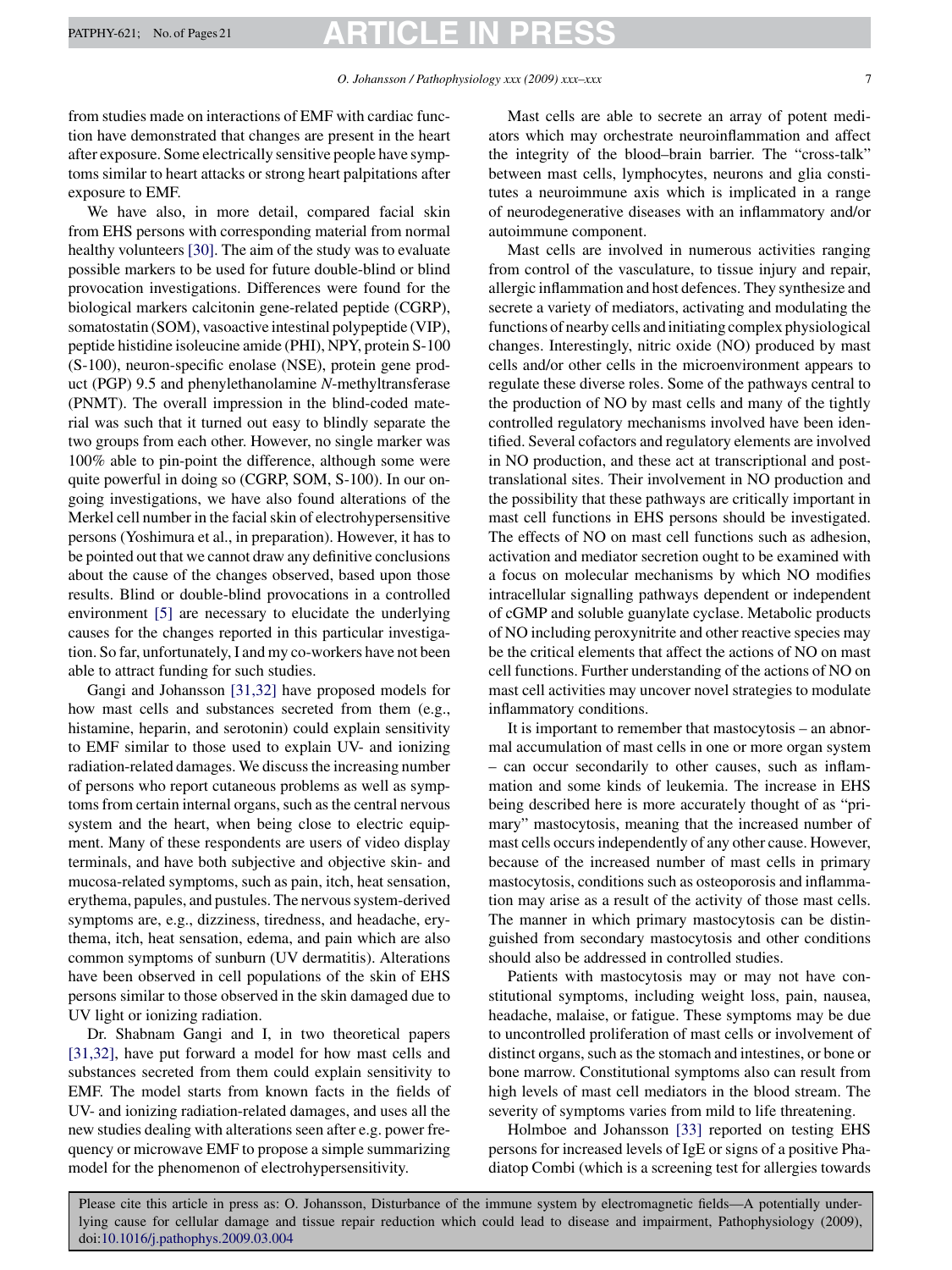8 *O. Johansson / Pathophysiology xxx (2009) xxx–xxx*

certain foods, pollens, insects, and other animals) both of which would be indicators of an immune system alert. Five men and 17 women participated in the study. Skin and nervous system effects were the primary symptoms reported. The most frequently reported symptoms were skin redness, eczema and sweating, loss of memory, concentration difficulties, sleep disturbances, dizziness, muscular and joint-related pain, and muscular and joint-related weakness. Headache, faintness, nasal stuffiness, and fatigue were also common. In addition, 19 of the people had disturbances of the gastrointestinal tract. All the EHS persons had tinnitus. However, no connection between IgE blood levels and symptoms was found. All EHS people had normal values (<122 kU/l). Only three people had a positive Phadiatop Combi.

In summary, it is evident from our preliminary experimental data that various biological alterations are present in EHS persons claiming to suffer from exposure to EMF. The alterations are themselves enough to fully explain the EHS symptoms, and the involvement of the immune system is evident.

Thus, it is of paramount importance to continue investigating persons with EHS. We would favour studies of EMF interaction with mast cell release of histamine and other biologically active substances, studies of lymphocyte viability, as well as studies of the newly described serotonin-containing melanocytes. Also, continued analysis of the intraepidermal nerve fibers and their relations to these mast cells and serotonin-containing melanocytes is very important. Finally, not to be forgotten, a general investigation of persons with EHS versus normal healthy volunteers regarding the above markers as well as other markers for cell traffic, proliferation and inflammation is very much needed. Such research may lay a firm foundation for necessary adjustment of accessibility, thus helping all persons with EHS.

### *5.3. Rat skin and thyroid: animal model studies*

In addition to the studies in humans, we have also done a series of animal experiments [\[6–8\].](#page-18-0) These have been a collaborative effort between the Department of Biology, Faculty of Sciences, Novi Sad, Serbia, and my own research group at the Karolinska Institute, Stockholm, Sweden.

These papers go back to early observations in persons with EHS where large increases in the cutaneous mast cell count could be demonstrated as compared to normal healthy volunteers. A corresponding effect on cutaneous mast cells from normal healthy volunteers placed in front of ordinary TVs/PCs could also be shown. My working hypothesis since then is that EHS is a kind of radiation damage, since the observed cellular changes are very much the same as the ones you would find in tissue subjected to UV-light or ionizing radiation (for refs., see above).

One very fierce criticism has been that such mast cell alterations in persons with electrohypersensitivity (or in normal healthy volunteers!) can not be due to EMFs and/or airborn chemicals, but must be due to psychological or psychiatric personality disturbances, cognitive malfunction, or likewise.

The aim of these studies has therefore been to investigate the influence of extremely low-frequency electromagnetic fields (ELF-EMFs) on mast cells, parafollicular cells, and nerve fibers in rat skin and thyroid gland, as seen using light and transmission electron microscopy. The experiments were performed on 2-month-old Wistar male rats exposed for 4 h a day, 5 or 7 days a week for 1 month to power–frequency  $(50 \text{ Hz})$  EMFs  $(100-300 \mu \text{T}, 54-160 \text{ V/m})$ . After sacrifice, samples of skin and thyroid were processed for indirect immunohistochemistry or toluidine blue staining and were then analyzed using the methods of stereology. Antibody markers to serotonin, substance P, CGRP, and PGP 9.5 were applied to skin sections and PGP 9.5, CGRP, and neuropeptide Y (NPY) markers to the thyroid. A significantly increased number of serotonin-positive mast cells in the skin  $(p < 0.05)$ and NPY-containing nerve fibers in the thyroid  $(p < 0.01)$  of rats exposed to ELF-EMF was found compared to controls, indicating a direct EMF effect on skin and thyroid vasculature.

After ultrastructural examination, a predominance of microfollicles with less colloid content and dilated blood capillaries was found in the EMF group. Stereological counting showed a statistically significant increase of the volume density of follicular epithelium, interfollicular tissue and blood capillaries as well as the thyroid activation index, as compared to the controls. The volume density of colloid significantly decreased. Ultrastructural analysis of thyroid follicular cells in the EMF group revealed the frequent finding of several colloid droplets within the same thyrocyte with the occasional presence of large-diameter droplets. Alterations in lysosomes, granular endoplasmic reticulum and cell nuclei compared to the control group were also observed. Taken together, both the light microscope and the ultrastructural results show the stimulating effect of power–frequency EMFs.

The results obtained in animal studies cannot be understood by psychological or psychiatric theories, but are clearly related to the EMF exposure. In view of recent epidemiological studies, pointing to a correlation between long-term exposure from power-frequency magnetic fields or radio- /microwaves and cancer, our data have to be taken seriously.

## *5.4. Cutaneous heat shock protein/stress response pathway*

Recent evidence by Leszczynski et al. has indicated activation of stress-induced pathways in cultivated cells in response to microwaves [\[34\].](#page-19-0) Their article indicated that mobile telephone microwaves activate a variety of cellular signal transduction pathways, among them the hsp27/p38MAPK stress response pathway [\[34\].](#page-19-0) Whether activation of stress response pathways relates to apoptosis, blood–brain barrier permeability, or increased cancer in humans remains to be investigated. Further work reported gene and protein expres-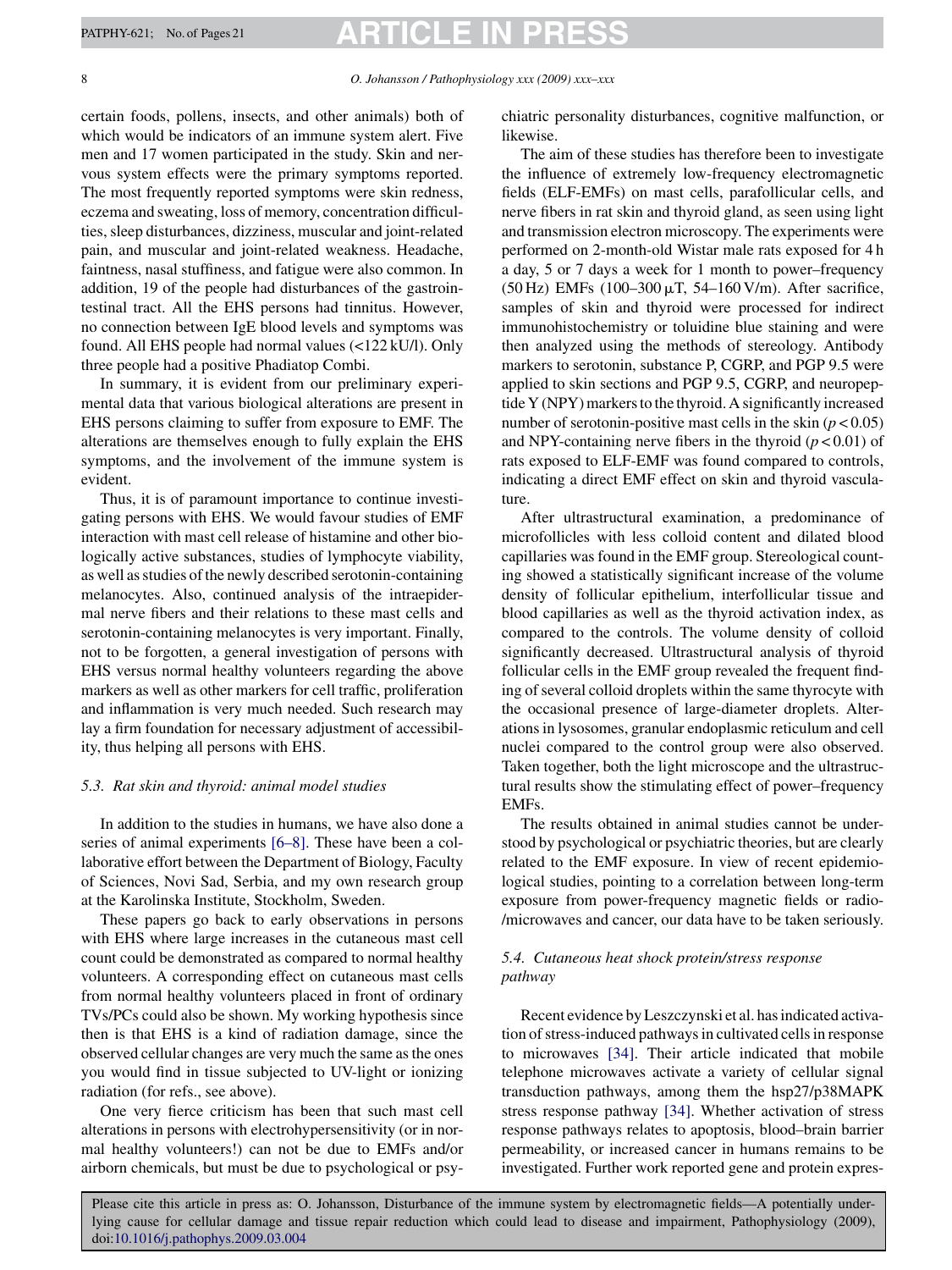# PATPHY-621; No. of Pages 21 **ARTICLE IN**

sion changes in human endothelial cell lines with microwave 900 MHz mobile phone exposure [\[35\].](#page-19-0)

# *5.5. Childhood leukemia and power-frequency magnetic fields; CNS tumours and cell phone use*

Childhood leukemia was connected to power-frequency magnetic fields already in the pioneering work by Wertheimer and Leeper [\[36\]. M](#page-19-0)ore recently, Scandinavian scientists have identified an increased risk for acoustic neuroma (i.e., a benign tumour of the eighth cranial nerve) in cell phone users, as well as a slightly increased risk of malignant brain tumours such as astrocytoma and meningioma on the same side of the brain as the cell phone was held [\[37–40\]. I](#page-19-0)n addition, a clear association between adult cancers and FM radio broadcasting radiation has been noticed, both in time and location [\[41–43\].](#page-19-0) Initial studies on facial nevi indicate that nowadays young children can have a substantial number of these (Hallberg and Johansson, unpublished data). If, in addition to the lowfrequency EMF, there is a radiofrequency and/or microwave correlation, then this must be considered in future research and safety programs.

# *5.6. Effects by microwaves on acute experimental allergic encephalomyelitis*

Turning back to the immune system, Anane et al.[\[44\]](#page-19-0) have studied the effects of acute exposure to GSM-900 microwaves (900 MHz, 217 Hz pulse modulation) on the clinical parameters of the acute experimental allergic encephalomyelitis (EAE) model in rats in two independent experiments: rats were either habituated or non-habituated to the exposure restrainers. EAE was induced with a mixture of myelin basic protein and Mycobacterium tuberculosis. Female Lewis rats were divided into cage control, sham-exposed, and two groups exposed either at 1.5 or 6.0 W/kg local specific absorption rate (SAR averaged over the brain) using a loop antenna placed over their heads. No effect of a 21-day exposure (2 h/day) on the onset, duration, and termination of the EAE crisis was seen.

# *5.7. Effects of electromagnetic fields on immune system parameters, including cellular markers*

### *5.7.1. Residential exposure effects/occupational studies*

The object of the study by Boscol et al. [\[45\]](#page-19-0) in 2001 was to investigate the immune system of 19 women with a mean age of 35 years, for at least 2 years (mean = 13 years) exposed to electromagnetic fields induced by radio–television broadcasting stations in their residential area. In September 1999, the EMFs (with range 500 kHz–3 GHz) in the balconies of the homes of the women were (mean  $\pm$  S.D.) 4.3  $\pm$  1.4 V/m. Forty-seven women of similar age, smoking habits and atopy composed the control group, with a nearby resident EMF exposure of <1.8 V/m. Blood lead and urinary trans–trans muconic acid (a metabolite of benzene), markers of exposure

to urban traffic, were higher in the control women. The EMF exposed group showed a statistically significant reduction of blood NK CD16+–CD56+, cytotoxic CD3(−)–CD8+, B and NK activated CD3(−)–HLA–DR+ and CD3(−)–CD25+ lymphocytes. In vitro production of IL-2 and interferongamma (INF-gamma) by peripheral blood mononuclear cells (PBMC) of the EMF exposed group, incubated either with or without phytohaemoagglutinin (PHA), was significantly lower; the in vitro production of IL-2 was significantly correlated with blood CD16+–CD56+ lymphocytes. The stimulation index (S.I.) of blastogenesis (ratio between cell proliferation with and without PHA) of PBMC of EMF exposed women was lower than that of the control subjects. The S.I. of blastogenesis of the EMF exposed group (but not blood NK lymphocytes and the in vitro production of IL-2 and INF-gamma by PBMC) was significantly correlated with the EMF levels. Blood lead and urinary trans–trans muconic acid were barely correlated with immune parameters: the urinary metabolite of benzene of the control group was only correlated with CD16+–CD56+ cells indicating a slight effect of traffic on the immune system. In conclusion, this study demonstrates that high-frequency EMFs reduce cytotoxic activity in the peripheral blood of women without a dose-response effect. [Such an effect could only be considered as very serious, since this could hamper the immune system in its daily struggle against various organisms/agents.]

A more general reaction pattern was found by Dmoch and Moszczynski [\[46\]](#page-19-0) who assessed immunoglobulin concentrations and T-lymphocyte subsets in workers of TV re-transmission and satellite communication centres. An increase in IgG and IgA concentrations, an increased count of lymphocytes and T8 lymphocytes, a decreased count of NK cells and a lower value of T-helper/T-suppressor ratio were found.

The immunoglobulins' concentrations and T-lymphocyte subsets during occupational exposures to microwave radiation were also assessed in 1999 by Moszczynski et al. [\[47\].](#page-19-0) In the workers of re-transmission TV center and center of satellite communications on increased IgG and IgA concentration and decreased count of lymphocytes and T8 cells was found. However, in the radar operators IgM concentration was elevated and a decrease in the total T8 cell count was observed. The different behaviors of examined immunological parameters indicate that the effect of microwave radiation on the immune system depends on the exposure. However, disorders in the immunoglobulins' concentrations and in the T8 cell count had not, so far, caused any reported clinical consequences in their workers.

Tuschl et al. [\[48\]](#page-19-0) recorded a considerable excess of recommended exposure limits in the vicinity of shortwave diathermy devices used for medical treatment of patients. Different kinds of field probes were used to measure electric and magnetic field strength and the whole body exposure of medical personnel operating shortwave, decimetre wave and microwave units was calculated. To investigate the influence of chronic exposure on the immune system of operators,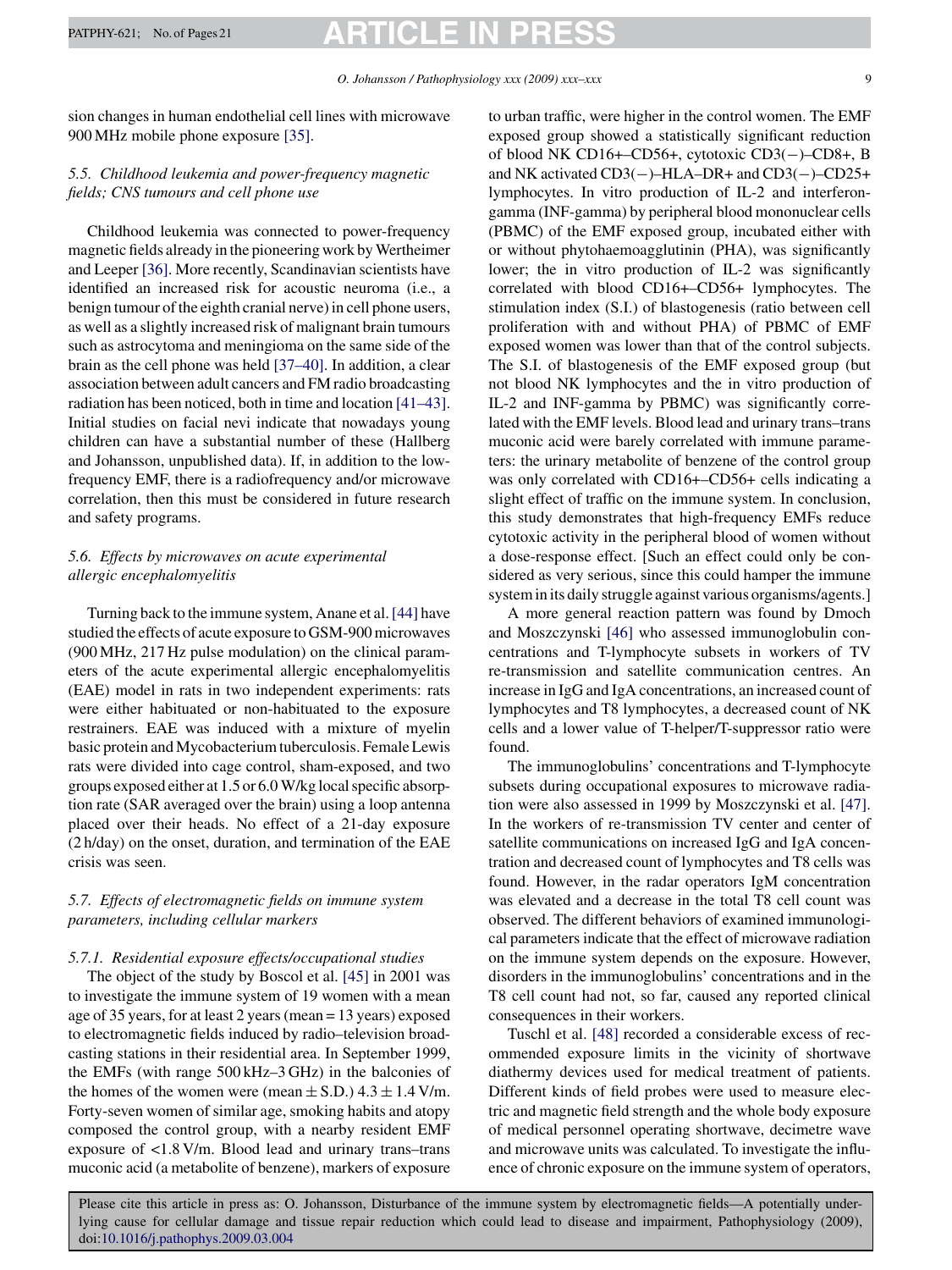blood was sampled from physiotherapists working with the above mentioned devices. Eighteen exposed and 13 control persons, matched by sex and age, were examined. Total leucocyte and lymphocyte counts were performed and leucocytic subpopulations determined by flow cytometry and monoclonal antibodies against surface antigens. In addition, to quantifying subpopulations of immunocompetent cells, the activity of lymphocytes was measured. Lymphocytes were stimulated by mitogen phytohemagglutinin and their proliferation measured by flow cytometry. No statistically significant differences between the control and exposed persons were found. In both study groups all immune parameters were within normal ranges.

### *5.7.2. Electromagnetic fields and atopy*

In an attempt to understand how non-atopic and atopic fertile women with uniform exposure to toxic compounds produced by traffic immunologically react to high or low frequency electromagnetic fields (ELMF), Del Signore et al. [\[49\]](#page-19-0) performed a preliminary study. Women were divided in group A (non-atopic, non-exposed to ELMF); B (atopic, non-exposed to ELMF); C (non-atopic, exposed to ELMF); D (atopic, exposed to ELMF). In vitro cell proliferation of PBMC of atopic women (groups B and D) stimulated by PHA was reduced. The ELMF exposed women (groups C and D) showed lower levels of blood NK CD16(+)–CD56+ lymphocyte subpopulations and of in vitro production of interferon-gamma (both spontaneously and in presence of PHA) by PBMC, suggesting that ELMF reduces blood cytotoxic activity. Serum IgE of the atopic women exposed to ELMF (group D) was higher than that of the other groups. Linear discriminant analysis including serum zinc and copper (essential enzymes for immune functions), blood lead and urinary trans–trans muconic acid, a metabolite of benzene (markers of exposure to traffic) and key parameters of immune functions (CD16(+)–CD56+ lymphocyte subset, serum IgE, interferon-gamma produced by PBMC in presence of PHA, stimulation index of blastogenesis) showed absence of significant difference between groups A and C and a marked separation of groups B and D. This datum suggests that ELMF have a greater influence on atopic women exposed to traffic than on non-atopic ones, again pointing out differing reaction capacities in the human population – possibly dependent on varying immune functions based on variations in genetic make-up. [This is of particular interest since EHS persons have certain atopic features (Liden, personal communication) that may make them more susceptible to EMFs.]

# *5.7.3. Animal and human cellular in vivo and in vitro studies*

One very interesting set of experiments was performed by Cleary et al. [\[50\]](#page-19-0) in 1990. Whole human blood was exposed or sham-exposed in vitro for 2 h to 27 or 2450 MHz radiofrequency (RF) radiation under isothermal conditions (i.e.,  $37 \pm 0.2$  °C). Immediately after exposure, mononuclear cells were separated from blood by Ficoll density-gradient centrifugation and cultured for 3 days at 37 ◦C with or without mitogenic stimulation by PHA. Lymphocyte proliferation was assayed at the end of the culture period by 6 h of pulselabeling with 3H-thymidine (3H-TdR). Exposure to radiation at either frequency at specific absorption rates (SARs) below 50 W/kg resulted in a dose-dependent, statistically significant increase of 3H-TdR uptake in PHA-activated or unstimulated lymphocytes. Exposure at 50 W/kg or higher suppressed 3H-TdR uptake relative to that of sham-exposed cells. There were no detectable effects of RF radiation on lymphocyte morphology or viability. Notwithstanding the characteristic temperature dependence of lymphocyte activation in vitro, the isothermal exposure conditions of this study indicate that the biphasic, dose-dependent effects of the radiation on lymphocyte proliferation are not dependent on heating.

Half a decade later (1996), Cleary et al. [\[51\]](#page-19-0) published yet another paper with the title "Effect of isothermal radiofrequency radiation on cytolytic T lymphocytes". Previous in vitro studies had provided evidence that RF radiation modulates proliferation of human glioma, lymphocytes, and other cell types. The mechanism of such cell proliferation modulation, as well as mechanisms for effects on other cell physiologic endpoints, however, was not well understood. To obtain insight regarding interaction mechanisms, they investigated effects of RF radiation exposure on interleukin 2 (IL-2)-dependent proliferation of cytolytic T-lymphocytes (CTLL-2). After exposure to RF radiation – in the presence or absence of IL-2 – cells were cultured at various physiological concentrations of IL-2. Treatment effects on CTLL-2 proliferation were determined by tritiated thymidine incorporation immediately or 24 h after exposure. Exposure to 2450 MHz RF radiation at specific absorption rates (SARs) of greater than 25 W/kg (induced E-field strength 98.4 V/m) induced a consistent, statistically significant reduction in CTLL-2 proliferation, especially at low IL-2 concentrations. At lower SARs, 2450 MHz exposure increased CTLL-2 proliferation immediately after exposure but reduced 24 h postexposure proliferation. RF radiation effects depended on the mitotic state of the cells at the time of exposure.

In 1992, Czerska et al. [\[52\]](#page-19-0) studied the effects of continuous and pulsed 2450-MHz radiation on spontaneous lymphoblastoid transformation of human lymphocytes in vitro. Normal human lymphocytes were isolated from the peripheral blood of healthy donors. One-milliliter samples containing one million cells in chromosome medium 1A were exposed for 5 days to conventional heating or to continuous wave (CW) or pulsed wave (PW) 2450-MHz radiation at non-heating (37 ◦C) and various heating levels (temperature increases of 0.5, 1.0, 1.5, and  $2 °C$ ). The pulsed exposures involved  $1$ - $\mu s$  pulses at pulse repetition frequencies from 100 to 1000 pulses/s at the same average SAR levels as the CW exposures. Actual average SARs ranged to 12.3 W/kg. Following termination of the incubation period, spontaneous lymphoblastoid transformation was determined with an image analysis system. The results were compared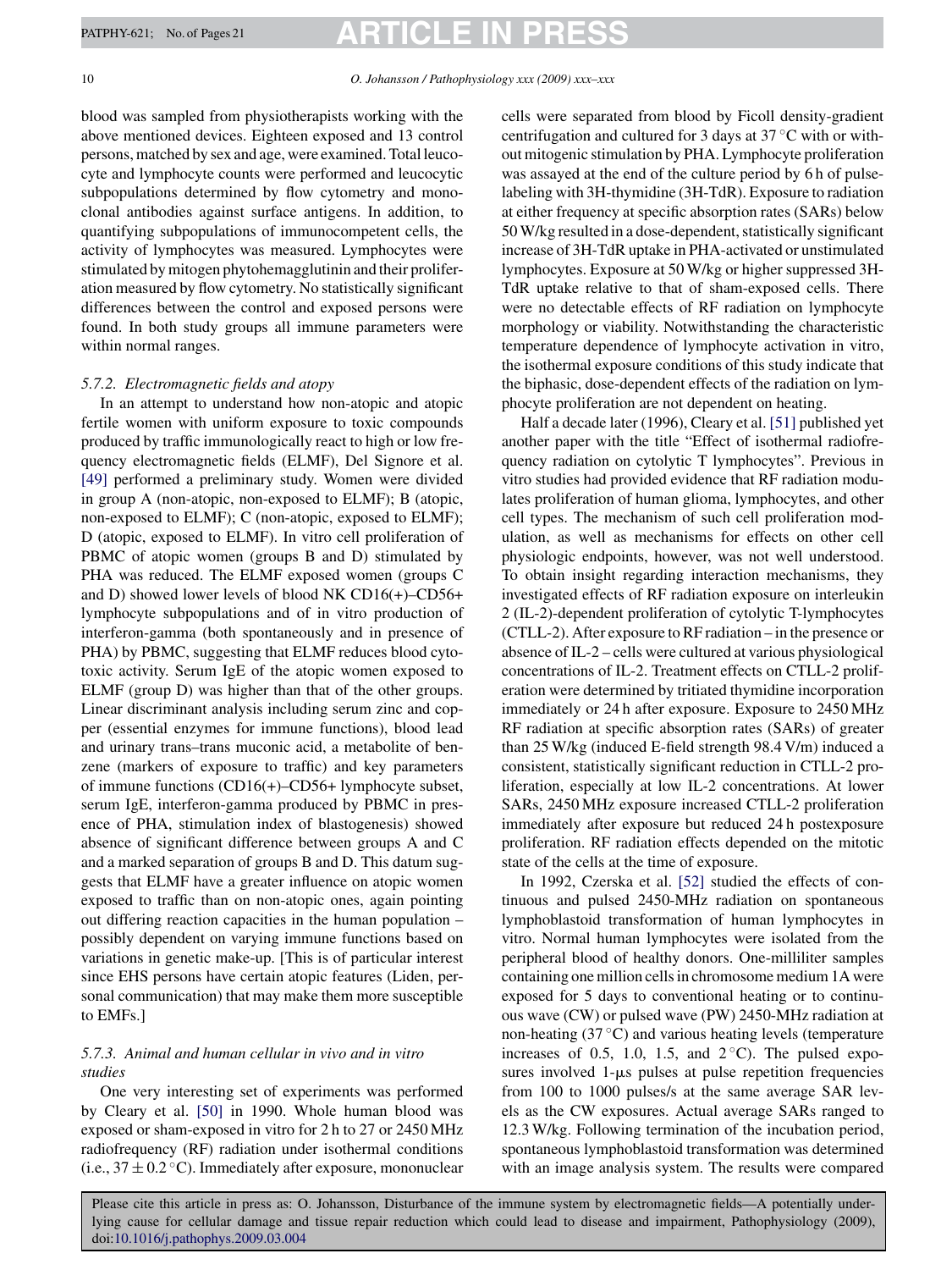# PATPHY-621; No. of Pages 21 **ARTICLE IN**

among each of the experimental conditions and with shamexposed cultures. At non-heating levels, CW exposure did not affect transformation. At heating levels both conventional and CW heating enhanced transformation to the same extent and correlate with the increases in incubation temperature. PW exposure enhanced transformation at non-heating levels. This finding is significant (*p* < 0.002). At heating levels PW exposure enhanced transformation to a greater extent than did conventional or CW heating. This finding is significant at the 0.02 level. It was concluded that PW 2450-MHz radiation acts differently on the process of lymphoblastoid transformation in vitro compared with CW 2450-MHz radiation at the same average SARs.

In 2003, Dabrowski et al. [\[53\]](#page-19-0) exposed samples of mononuclear cells isolated from peripheral blood of healthy donors (*n* = 16) to 1300 MHz pulse-modulated microwaves at  $330$  pps with 5  $\mu$ s pulse width. The samples were exposed in an anechoic chamber at the average value of power density of  $S = 10$  W/m<sup>2</sup> (1 mW/cm<sup>2</sup>). The average specific absorption rate (SAR) was measured in rectangular waveguide and the value of  $SAR = 0.18$  W/kg was recorded. Subsequently, the exposed and control cells were assessed in the microculture system for several parameters characterizing their proliferative and immunoregulatory properties. Although the irradiation decreased the spontaneous incorporation of 3H-thymidine, the proliferative response of lymphocytes to PHA and to Con A as well as the T-cell suppressive activity (SAT index) and the saturation of IL-2 receptors did not change. Nevertheless, the lymphocyte production of interleukin (IL)-10 increased (*p* < 0.001) and the concentration of IFNg remained unchanged or slightly decreased in the culture supernatants. Concomitantly, the microwave irradiation modulated the monokine production by monocytes. The production of IL-1b increased significantly  $(p < 0.01)$ , the concentration of its antagonist (IL-1ra) dropped by half  $(p<0.01)$  and the tumour necrosis factor (TNF- $\alpha$ ) concentration remained unchanged. These changes of monokine proportion (IL-1b versus IL-1ra) resulted in significant increase of the value of the LM (=the monokine influence on lymphocyte mitogenic response; cf. Dabrowski et al.  $[54]$ ) index  $(p < 0.01)$ , which reflects the activation of monocyte immunogenic function. The results indicate that pulse-modulated microwaves represent the potential of immunotropic influence, stimulating preferentially the immunogenic and proinflammatory activity of monocytes at relatively low levels of exposure!

Following these findings of *G*<sup>o</sup> phase PBMC exposed to low-level  $(SAR = 0.18 W/kg)$  pulse-modulated 1300 MHz microwaves and subsequently cultured, demonstrating changed immune activity (as of above), in 2006 Stankiewicz et al. [\[55\]](#page-19-0) investigated whether cultured immune cells induced into the active phases of cell cycle  $(G_1, S)$  and then exposed to microwaves will also be sensitive to EMF. An anechoic chamber containing a microplate with cultured cells and an antenna emitting microwaves (900 MHz simulated GSM signal, 27 V/m, SAR 0.024 W/kg) was placed inside an ASSAB incubator. The microcultures of PBMC exposed to microwaves demonstrated significantly higher response to mitogens and higher immunogenic activity of monocytes (LM index) than control cultures. The results suggest that immune activity of responding lymphocytes and monocytes can be additionally intensified by 900 MHz microwaves. [The above described effects of an immune system activity-intensifying effect of 900 MHz microwaves are a very important warning signal as well as a very important piece of the explanatory jigsaw puzzle regarding EHS. In the latter, affected persons very often describe "influenza-like" sensations in their body. Maybe the mobile phones, as well as other high-frequency devices, have aroused the immune system to too high an activation level?]

Two papers of paramount importance are Donnellan et al. [\[56\]](#page-19-0) and Harvey and French [\[57\].](#page-19-0) In the first, a mast cell line, RBL-2H3, was exposed to 835 MHz for 20 min, three times per day for 7 days at a power density of  $8.1 \pm 3$  mW/cm<sup>2</sup>. From day 4 onwards, it was observed that the rate of DNA synthesis and cell replication increased, that actin distribution and cell morphology became altered, and that the amount of beta-hexosaminidase (a marker of granule secretion) released in response to a calcium ionophore was significantly enhanced, in comparison to unexposed cultures. No effects were seen on levels of cytoskeletal protein synthesis or of beta-actin mRNA. Morphological changes persisted following subculture for at least 7 days in the absence of further exposure. It is hypothesized that effects of exposure to an EMF at 835 MHz may be mediated via a signal transduction pathway. In the second publication, Harvey and French used a resonant cavity which delivered a continuous wave exposure at 864.3 MHz at an average SAR of 7 W/kg to determine nonthermal biological effects of microwave exposure. A human mast cell line, HMC-1, was used as the biological target. Cells were exposed three times for 20-min duration daily, for 7 days. The temperature of the cell culture medium during the exposure fell to 26.5 ◦C. Effects were seen on localization of protein kinase C, and expression of three of the 588 genes screened. The affected genes included the proto-oncogene ckit, the transcription factor nucleoside diphosphate kinase B and the apoptosis-associated gene DAD-1. Stress response genes were variably upregulated. No significant effect on morphology or on F-actin distribution was detected. They concluded that low-power microwave exposure may act on HMC-1 cells by altering gene expression via a mechanism involving activation of protein kinase C, and at temperatures well below those known to induce a heat shock response.

Elekes et al. [\[58\]](#page-19-0) in 1996 found a very interesting sex-difference. The effect of continuous (CW; 2.45 GHz carrier frequency) or amplitude-modulated (AM; 50 Hz square wave) microwave radiation on the immune response was tested. CW exposures (6 days, 3 h/day) induced elevations of the number of antibody-producing cells in the spleen of male Balb/c mice (+37%). AM microwave exposure induced elevation of the spleen index (+15%) and antibody-producing cell number (+55%) in the spleen of male mice. No changes were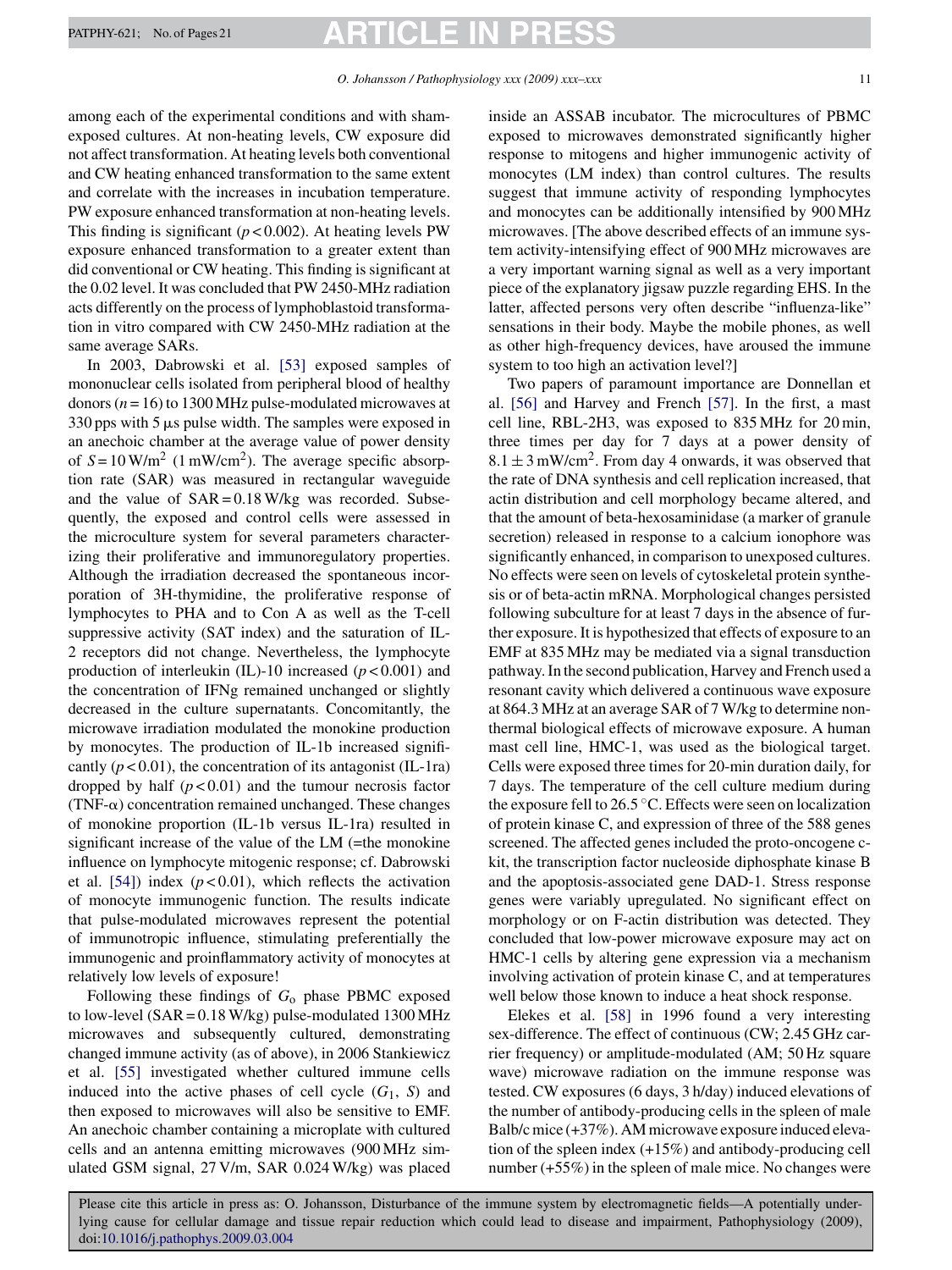observed in female mice. It is concluded that both types of exposure conditions induced moderate elevation of antibody production only in male mice.

Irradiation with electromagnetic waves (8.15–18 GHz, 1 Hz within,  $1 \mu W/cm^2$ ) in vivo increases the cytotoxic activity of natural killer cells of rat spleen [\[59\].](#page-19-0) In mice exposed for 24–72 h, the activity of natural killer cells increased by 130–150%, the increased level of activity persisting within 24 h after the cessation of treatment. Microwave irradiation of animals in vivo for 3.5 and 5 h, and a short exposure of splenic cells in vitro did not affect the activity of natural killer cells.

Whole body microwave sinusoidal irradiation of male NMRI mice with 8.15–18 GHz (1 Hz within) at a power density of  $1 \mu W/cm^2$  caused a significant enhancement of TNF production in peritoneal macrophages and splenic Tlymphocytes [\[60\].](#page-19-0) Microwave radiation affected T-cells, facilitating their capacity to proliferate in response to mitogenic stimulation. The exposure duration necessary for the stimulation of cellular immunity ranged from 5 h to 3 days. Chronic irradiation of mice for 7 days produced the decreasing of TNF production in peritoneal macrophages. The exposure of mice for 24 h increased the TNF production and immune proliferative response, and these stimulatory effects persisted over 3 days after the termination of exposure. Microwave treatment increased the endogenously produced TNF more effectively than did lipopolysaccharide, one of the most potential stimuli of synthesis of this cytokine. Microwaves, thus, indeed can be a factor interfering with the process of cellular immunity!

A very intriguing investigation was carried out by Gapeev et al. [\[61\], w](#page-19-0)ho compared horn, dielectric and channel antennae and their matching with various types of loads, including a biological object. The channel antenna in contrast to dielectric and horn provides the uniform spatial distribution of specific absorbed rating in the frequency range used and wide-band matching with the object both in near field and far field zones of the radiator. It is shown, that low-intensity electromagnetic radiation of extremely high frequency in near field zone of the channel radiator modifies the activity of mouse peritoneal neutrophils on a quasi-resonance manner. The interaction of electromagnetic radiation with the biological object has been revealed in the narrow-band frequencies of 41.8–42.05 GHz and consists in inhibition of luminol-dependent chemiluminescence of neutrophils activated by opsonized zymosan. No frequency dependence has been found of the electromagnetic radiation effects in the far field zone of the radiator. The results obtained suggest, that the quasi-resonance dependence of the biological effect on the frequency of the electromagnetic radiation in the near field zone is conditioned by structure and nature of the electromagnetic radiation in this zone.

In 2003, Gatta et al. [\[62\]](#page-19-0) studied the effects of in vivo exposure to GSM-modulated 900 MHz radiation on mouse peripheral lymphocytes. The aim of this study was to evaluate whether daily whole-body exposure to 900 MHz GSM-modulated radiation could affect spleen lymphocytes. C57BL/6 mice were exposed 2 h/day for 1, 2 or 4 weeks in a TEM cell to an SAR of 1 or 2 W/kg. Untreated and sham-exposed groups were also examined. At the end of the exposure, mice were killed and spleen cells were collected. The number of spleen cells, the percentages of B- and Tcells, and the distribution of T-cell subpopulations (CD4 and CD8) were not altered by the exposure. T- and B-cells were also stimulated *ex vivo* using specific monoclonal antibodies or LPS to induce cell proliferation, cytokine production and expression of activation markers. The results did not show relevant differences in either T- or B-lymphocytes from mice exposed to an SAR of 1 or 2 W/kg and sham-exposed mice with few exceptions. After 1 week of exposure to 1 or 2 W/kg, an increase in IFN-gamma (Ifng) production was observed that was not evident when the exposure was prolonged to 2 or 4 weeks. This suggests that the immune system might have adapted to RF radiation as it does with other stressing agents. All together, from their in vivo data, they concluded that the T- and B-cell compartments were not substantially affected by exposure to RF radiation and that a clinically relevant effect of RF radiation on the immune system is unlikely to occur. [Another explanation could be that the cells were unable to deal with the exposure and the obvious follow-up question then will be: What happened with the immune cells after months and years of exposure?]

On the other hand, Kolomytseva et al. [\[63\], i](#page-19-0)n their wholebody exposure experiment designed to study the dynamics of leukocyte number and functional activity of peripheral blood neutrophils under whole-body exposure of healthy mice to low-intensity extremely high-frequency electromagnetic radiation (EHF EMR, 42.0 GHz, 0.15 mW/cm<sup>2</sup>, 20 min daily), showed that such a whole-body exposure of healthy mice to low-intensity EHF EMR has a profound effect on the indices of non-specific immunity. It was shown that the phagocytic activity of peripheral blood neutrophils was suppressed by about  $50\%$  ( $p < 0.01$  as compared with the sham-exposed control) in 2–3 h after the single exposure to EHF EMR. The effect persisted for 1 day after the exposure, and then the phagocytic activity of neutrophils returned to the normal within 3 days. A significant modification of the leukocyte blood profile in mice exposed to EHF EMR for 5 days was observed after the cessation of exposures: the number of leukocytes increased by 44% (*p* < 0.05 as compared with sham-exposed animals), mostly due to an increase in the lymphocyte content. The supposition was made that EHF EMR effects can be mediated via the metabolic systems of arachidonic acid and the stimulation of adenylate cyclase activity, with subsequent increase in the intracellular cAMP level.

The modification of indices of the humoral immune response to thymus-dependent antigen (sheep erythrocytes) after a whole-body exposure of healthy mice to low-intensity extremely high-frequency electromagnetic radiation was reported by Lushnikov et al. in 2001 [\[64\].](#page-20-0) Male NMRI mice were exposed in the far-field zone of horn antenna at a frequency of 42.0 GHz and energy flux density of  $0.15 \text{ mW/cm}^2$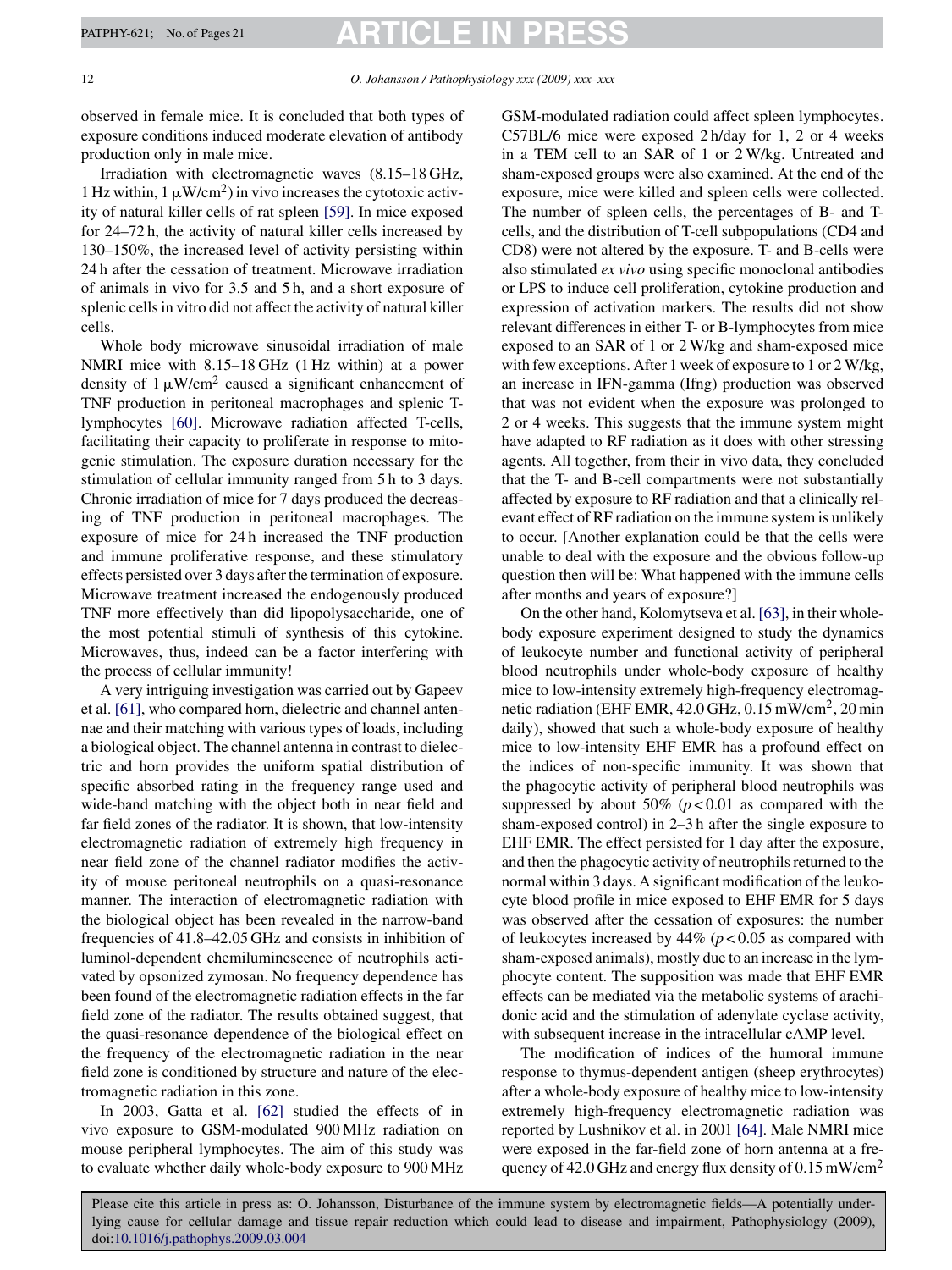# PATPHY-621; No. of Pages 21 **ARTICLE IN PRESS**

under different regimes: once for 20 min, for 20 min daily during 5 and 20 successive days before immunization, and for 20 min daily during 5 successive days after immunization throughout the development of the humoral immune response. The intensity of the humoral immune response was estimated on day 5 after immunization by the number of antibody-forming cells of the spleen and antibody titers. Changes in cellularity of the spleen, thymus and red bone marrow were also assessed. The indices of humoral immunity and cellularity of lymphoid organs changed insignificantly after acute exposure and a series of five exposures before and after immunization of the animals. However, after repeated exposures for 20 days before immunization, a statistically significant reduction of thymic cellularity by  $17.5\%$  ( $p < 0.05$ ) and a decrease in cellularity of the spleen by  $14.5\%$  ( $p < 0.05$ ) were revealed. The results show that single low-intensity extremely high-frequency electromagnetic radiation, at the frequency and energy flux density used, does not influence the humoral immune response intensity in healthy mice but influences immunogenesis under multiple repeated exposures.

Experiments have also been conducted to elucidate the effects of chronic low power-level microwave radiation on the immunological systems of rabbits [\[65\].](#page-20-0) Fourteen male Belgian white rabbits were exposed to microwave radiation at  $5 \text{ mW/cm}^2$ ,  $2.1 \text{ GHz}$ ,  $3 \text{ h}$  daily, 6 days/week for  $3 \text{ months}$ in two batches of seven each in specially designed miniature anechoic chambers. Seven rabbits were subjected to sham exposure for identical duration. The microwave energy was provided through S band standard gain horns connected to a 4K3SJ2 Klystron power amplifier. The first batch of animals was assessed for T-lymphocyte-mediated cellular immune response mechanisms and the second batch of animals for B-lymphocyte-mediated humoral immune response mechanisms. The peripheral blood samples collected monthly during microwave/sham exposure and during follow-up (5/14 days after termination of exposures, in the second batch animals only) were analysed for T-lymphocyte numbers and their mitogen responsiveness to ConA and PHA. Significant suppression of T-lymphocyte numbers was noted in the microwave group at 2 months (*p* < 0.01) and during follow-up  $(p<0.01)$ . The first batch of animals was initially sensitised with BCG and challenged with tuberculin  $(0.03 \text{ ml})$  at the termination of microwave irradiation/sham exposure and the increase in foot pad thickness (delta mm), which is a measure of T-cell-mediated immunity (delayed type hypersensitivity response, DTH) was noted in both the groups. The microwave group revealed a "better" response than the control group (delta % +12.4 versus +7.54).

Nasta et al. [\[66\],](#page-20-0) very recently examined the effects of in vivo exposure to a GSM-modulated 900 MHz RF field on B-cell peripheral differentiation and antibody production in mice. Their results show that exposure to a whole-body average SAR of 2 W/kg, 2 h/day for 4 consecutive weeks does not affect the frequencies of differentiating transitional 1 (T1) and T2 B-cells or those of mature follicular B and marginal zone B-cells in the spleen. IgM and IgG serum levels are also

not significantly different among exposed, sham-exposed and control mice. B-cells from these mice, challenged in vitro with LPS, produce comparable amounts of IgM and IgG. Moreover, exposure of immunized mice to RF fields does not change the antigen-specific antibody serum level. Interestingly, not only the production of antigen-specific IgM but also that of IgG (which requires T–B-cell interaction) is not affected by RF-field exposure. This indicates that the exposure does not alter an ongoing in vivo antigen-specific immune response. In conclusion, the results of Nasta et al. [\[66\]](#page-20-0) do not indicate any effects of GSM-modulated RF radiation on the B-cell peripheral compartment and antibody production.

Whole-body microwave sinusoidal irradiation of male NMRI mice, exposure of macrophages in vitro, and preliminary irradiation of culture medium with 8.15–18 GHz (1 Hz within) at a power density of  $1 \mu W/cm^2$  caused a significant enhancement of tumour necrosis factor production in peritoneal macrophages [\[67\]. T](#page-20-0)he role of microwaves as a factor interfering with the process of cell immunity must, thus, be seriously considered. Furthermore, the effect of 8.15–18 GHz (1 Hz within) microwave radiation at a power density of  $1 \mu W/cm^2$  on the tumour necrosis factor (TNF) production and immune response was tested by Novoselova et al. [\[68\].](#page-20-0) A single 5 h whole-body exposure induced a significant increase in TNF production in peritoneal macrophages and splenic T-cells. The mitogenic response in T-lymphocytes increased after microwave exposure. The activation of cellular immunity was observed within 3 days after exposure. A diet containing lipid-soluble nutrients (betacarotene, alpha-tocopherol and ubiquinone Q9) increased the activity of macrophages and T-cells from irradiated mice. These results demonstrate that irradiation with lowpower density microwaves stimulates the immune potential of macrophages and T-cells, and the antioxidant treatment enhances the effect of microwaves, in particular when the effect of irradiation is reduced.

In the experimental study by Cetin et al.  $[69]$  in 2006, the hematological effects of pulsed EMFs chronic exposure were investigated on mice. Sixty, 6-week-old male Swiss mice, weighing 40–45 g were used, and were divided into two groups: in one group, animals  $(n=30)$  were exposed to pulsed EMFs  $(60 \text{ Hz}, \text{ intensity } 3 \mu \text{T}, 12 \text{ h} \text{ by day})$  for a 120-day period, whereas the second group  $(n=30)$  was used as control. On days 15, 30, 90 and 120, samples were taken by cardiac puncture for the hematological analysis (red blood cell and white blood cell counts, leukocyte distribution). Whereas no significant difference was noted between control and exposed animals at the 15th and the 30th days, a macrocytic anemia characterized by decreases in of hemoglobin concentration, hematocrit values and erythrocyte counts and by increases in mean corpuscular volume, occurred in the exposed animals on day 90. Furthermore, they have shown significant reductions of leukocyte, lymphocyte and neutrophil counts, while monocyte counts were increased. On day 120, these leukocyte alterations were still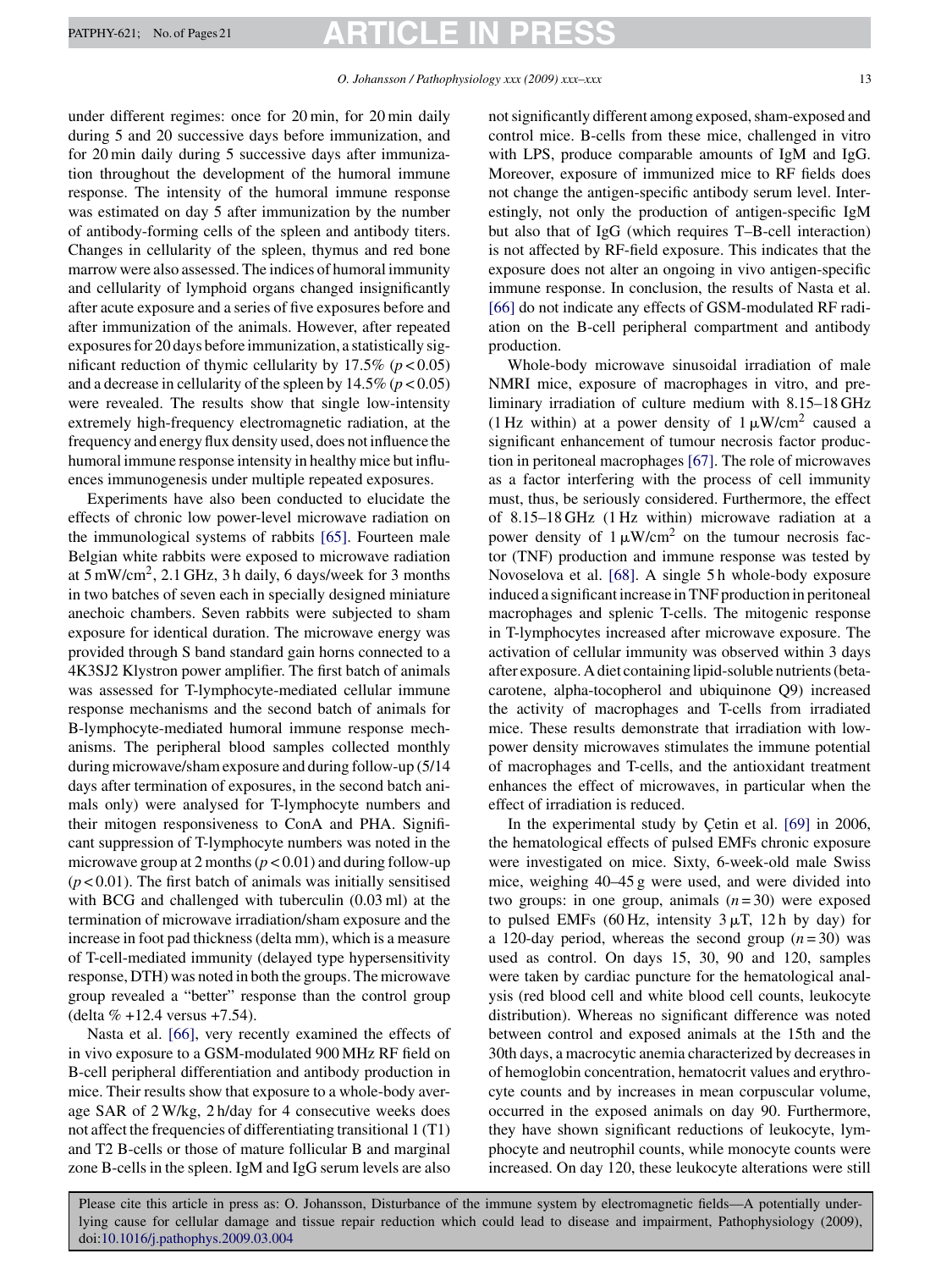observed, whereas erythrocyte parameters approached control values. These results suggest that pulsed electromagnetic fields (60 Hz and  $3 \mu$ T) affect the hematological parameters of mice, probably by reducing proliferation and differentiation of marrow stem cells.

Obukhan [\[70\]](#page-20-0) has performed cytologic investigations designed to study bone marrow, peripheral blood, spleen, and thymus of albino rats irradiated by an EMF of 2375, 2450, and 3000 MHz. Structural and functional changes in populations of megakaryocytes, immunocompetent cells as well as of undifferentiated cells, and of other types of cells that are dependent on the intensity of irradiation were revealed. The results permitted establishing the probability-threshold levels of exposure taking account of reactions of perception and physiologic adaptation together with compensatory and regenerative processes and the injury sustained. It was shown that changes in bone marrow cells differentiation and reproduction, rather than integral shifts in the peripheral blood, acquired the utmost significance. The blast cell population increased in low-intensity exposure, along with disturbances in mitosis.

The possibility of genotoxicity of radiofrequency radiation (RFR) applied alone or in combination with X-rays was recently investigated in vitro using several assays on human lymphocytes by Stronati et al. [\[71\].](#page-20-0) The chosen SAR values are near the upper limit of energy absorbed by localized tissue during the use of some cellular telephones. The purpose of the combined exposures was to examine whether RFR might act epigenetically by reducing the fidelity of repair of DNA damage caused by a well-characterized and established mutagen. Blood specimens from 14 donors were exposed continuously for 24 h to a GSM basic 935 MHz signal. The signal was applied at two SAR; 1 and 2 W/Kg, alone or combined with a 1-min exposure to 1.0 Gy of 250 kVp X-rays given immediately before or after the RFR. The assays employed were the alkaline comet technique to detect DNA strand breakage, metaphase analyses to detect unstable chromosomal aberrations and sister chromatid exchanges, micronuclei in cytokinesis-blocked binucleate lymphocytes and the nuclear division index to detect alterations in the speed of in vitro cell cycling. By comparison with appropriate sham-exposed and control samples, no effect of RFR alone could be found for any of the assay endpoints. In addition, RFR did not modify any measured effects of the X-radiation. In conclusion, this study has used several standard in vitro tests for chromosomal and DNA damage in Go human lymphocytes exposed in vitro to a combination of X-rays and RFR. It has comprehensively examined whether a 24-h continuous exposure to a 935 MHz GSM basic signal delivering SAR of 1 or 2 W/Kg is genotoxic *per se* or whether, it can influence the genotoxicity of the well-established clastogenic X-radiation. Within the experimental parameters of the study in all instances no effect from the RFR signal was observed. [Of course, DNA damage is a well characterized effect of electromagnetic irradiation of other cell types, including lymphoblastoid cells [\[72\],](#page-20-0) fibroblasts [\[73\], a](#page-20-0)nd brain cells [\[74\].\]](#page-20-0)

Despite the important role of the immune system in defending the body against infections and cancer, only rather few investigations on possible effects of RF radiation on function of human immune cells have been undertaken. One of these is the investigation by Tuschl et al. [\[75\]](#page-20-0) in 2006 where they assessed whether GSM modulated RF fields have adverse effects on the functional competence of human immune cells. Within the frame of a multidisciplinary project "Biological effects of high frequency electromagnetic fields (EMFs)" sponsored by the National Occupation Hazard Insurance Association (AUVA), in vitro investigations were carried out on human blood cells. Exposure was performed at GSM basic 1950 MHz, an SAR of 1 mW/g in an intermittent mode (5 min "ON", 10 min "OFF") and a maximum  $\Delta T$  of 0.06 °C for the duration of 8 h. The following immune parameters were evaluated: (1) the intracellular production of interleukin-2 (IL-2) and interferon (INF) gamma in lymphocytes, and IL-1 and TNF-alpha in monocytes were evaluated with monoclonal antibodies. (2) The activity of immune-relevant genes (IL 1-alpha and beta, IL-2, IL-2-receptor, IL-4, macrophage colony stimulating factor (MCSF)-receptor, TNF-alpha, TNF-alphareceptor) and housekeeping genes was analyzed with real time PCR. (3) The cytotoxicity of lymphokine activated killer cells (LAK cells) against a tumour cell line was determined in a flow cytometric test. For each parameter, blood samples of at least 15 donors were evaluated. No statistically significant effects of exposure were found and there was no indication that emissions from mobile phones are associated with adverse effects on the human immune system.

Chagnaud and Veyret [\[76\]](#page-20-0) in 1999 could also not demonstrate an effect of low-level pulsed microwaves on the integrity of the immune system. They investigated the effects of GSM-modulated microwaves on lymphocyte sub-populations of Sprague-Dawley rats and their normal mitogenic responses using flow cytometry analysis and a colorimetric method. No alterations were found in the surface phenotype of splenic lymphocytes or in their mitogenic activity.

[N.B. One must always be very cautious when it comes to negative findings. For example: of the 100 or so papers on genotoxic effects of RF fields, a majority has been done with peripheral blood lymphocytes. Except for special cases, these cells are highly protected from their upregulated repair enzymes. These cells are often used to investigate chemical genotoxicity, because in these cases the toxicity often occurs due to the action of the repair enzymes. Repair-deficient cells remain intact! The mechanisms of action of EMFs may not be clearly understood, but it is unlikely they mimick such chemical enzyme-induced genotoxicity. — Yet another example is the use of mice and rats for the study increases in brain tumour incidence due to mobile telephony exposure. Since the incidence data from human studies point to a needed exposure time of at least 5 years, and mice and rats do not live longer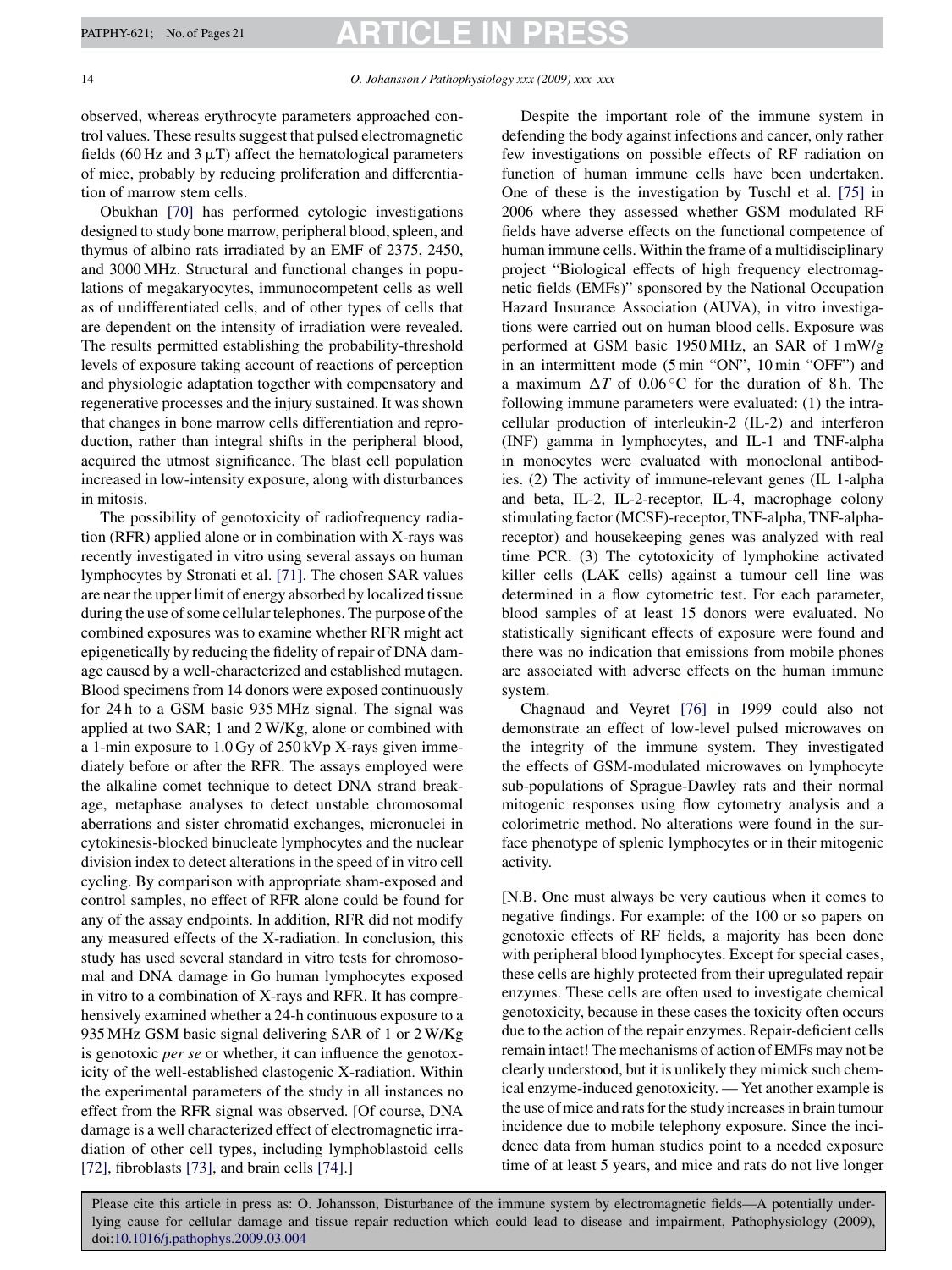# PATPHY-621; No. of Pages 21 **ARTICLE IN**

than 2 years, the rats will die long before they have had a chance to develop the tumours!]

Irradiation by pulsed microwaves  $(9.4 \text{ GHz}, 1 \mu s)$  pulses at 1000/s), both with and without concurrent amplitude modulation (AM) by a sinusoid at discrete frequencies between 14 and 41 MHz, was assessed for effects on the immune system of Balb/c mice [\[77\]. T](#page-20-0)he mice were immunized either by sheep red blood cells (SRBC) or by glutaric–anhydride conjugated bovine serum albumin (GA-BSA), then exposed to the microwaves at a low rms power density  $(30 \mu W/cm^2)$ ; wholebody averaged SAR approximately 0.015 W/kg). Sham exposure or microwave irradiation took place during each of 5 contiguous days, 10 h/day. The antibody response was evaluated by the plaque-forming cell assay (SRBC experiment) or by the titration of IgM and IgG antibodies (GA-BSA experiment). In the absence of AM, the pulsed field did not greatly alter immune responsiveness. In contrast, exposure to the field under the combined-modulation condition resulted in significant, AM-frequency-dependent augmentation or weakening of immune responses.

To study the possible RF effects on human lymphocyte activation, Capri et al. [\[78\]](#page-20-0) analyzed CD25, CD95, CD28 molecules in unstimulated and stimulated CD4+ or CD8+ Tcells in vitro. Peripheral blood mononuclear cells (PBMCs) from young and elderly donors were exposed or shamexposed to RF (1800 MHz, SAR 2 W/kg) with or without mitogenic stimulation. No significant changes in the percentage of these cell subsets were found between exposed and sham-exposed lymphocytes in both young and elderly donors. Nevertheless, after RF exposure they observed a slight, but significant, downregulation of CD95 expression in stimulated CD4+ T-lymphocytes from elderly, but not from young donors. This age-related result is noteworthy given the importance of such a molecule in regulation of the immune response.

In the paper by Yurekli et al. [\[79\],](#page-20-0) a GHz transverse electromagnetic (GTEM) cell was used as an exposure environment for plane wave conditions of far-field free space EMF propagation at the GSM base transceiver station (BTS) frequency of 945 MHz, and effects on oxidative stress in rats were investigated. When EMFs at a power density of  $3.67$  W/m<sup>2</sup> (SAR = 11.3 mW/kg), which is well below current exposure limits, were applied, MDA (malondialdehyde) level was found to increase and GSH (reduced glutathione) concentration was found to decrease significantly  $(p < 0.0001)$ . Additionally, there was a less significant  $(p = 0.019)$  increase in SOD (superoxide dismutase) activity under EMF exposure.

Since genotoxic effects of the second generation standard GSM have been reported after exposure of human cells in vitro, Schwarz et al. [\[80\]](#page-20-0) decided to use human cultured fibroblasts of three different donors and three different short-term human lymphocyte cultures and expose them to 1950 MHz UMTS below the SAR safety limit of 2 W/kg. The alkaline comet assay and the micronucleus assay

were used to ascertain dose and time-dependent genotoxic effects. Five hundred cells per slide were visually evaluated in the comet assay and comet tail factor (CTF) was calculated. In the micronucleus assay 1000 binucleated cells were evaluated per assay. The origin of the micronuclei was determined by fluorescence labeled anticentromere antibodies. All evaluations were performed under blinded conditions. UMTS exposure increased the CTF and induced centromerenegative micronuclei (MN) in human cultured fibroblasts in a dose and time-dependent way. Incubation for 24 h at an SAR of 0.05 W/kg generated a statistically significant rise in both CTF and MN  $(p = 0.02)$ . At an SAR of 0.1 W/kg the CTF was significantly increased after 8 h of incubation  $(p=0.02)$ , the number of MN after 12 h  $(p=0.02)$ . However, under these conditions, no UMTS effect was obtained with lymphocytes, either unstimulated or stimulated with phytohemagglutinin. The authors conclusion was that UMTS exposure may cause genetic alterations in some but not in all human cells in vitro.

Simkó and Mattsson [\[81\]](#page-20-0) have presented a hypothesis of a possible initial cellular event affected by exposure to ELF-EMF, an event that is compatible with the multitude of effects observed after exposure. Based on an extensive literature review, they suggested that ELF-EMF exposure is able to perform such activation by means of increasing levels of free radicals. Such a general activation is compatible with the diverse nature of observed effects. Free radicals are intermediates in natural processes, like mitochondrial metabolism, and are also a key feature of phagocytosis. Free radical release is inducible by ionizing radiation or phorbol ester treatment, both leading to genomic instability. EMFs might be a stimulus to induce an "activated state" of the cell such as phagocytosis, which then enhances the release of free radicals, in turn leading to genotoxic events. Simkó and Mattsson envisaged that EMF exposure can cause both acute and chronic effects that are mediated by increased free radical levels: (1) Direct activation of, for example macrophages (or other cells) by short-term exposure to EMF leads to phagocytosis (or other cell-specific responses) and consequently, free radical production. This pathway may be utilized to positively influence certain aspects of the immune response, and could be useful for specific therapeutic applications. (2) EMF-induced macrophage (cell) activation includes direct stimulation of free radical production. (3) An increase in the lifetime of free radicals by EMF leads to persistently elevated free radical concentrations. In general, reactions in which radicals are involved become more frequent, increasing the possibility of DNA damage. (4) Long-term EMF exposure leads to a chronically increased level of free radicals, subsequently causing an inhibition of the pineal gland hormone melatonin. Taken together, these EMF-induced reactions could lead to a higher incidence of DNA damage and therefore, to an increased risk of tumour development. While the effects on melatonin and the extension of the lifetime of radicals can explain the link between EMF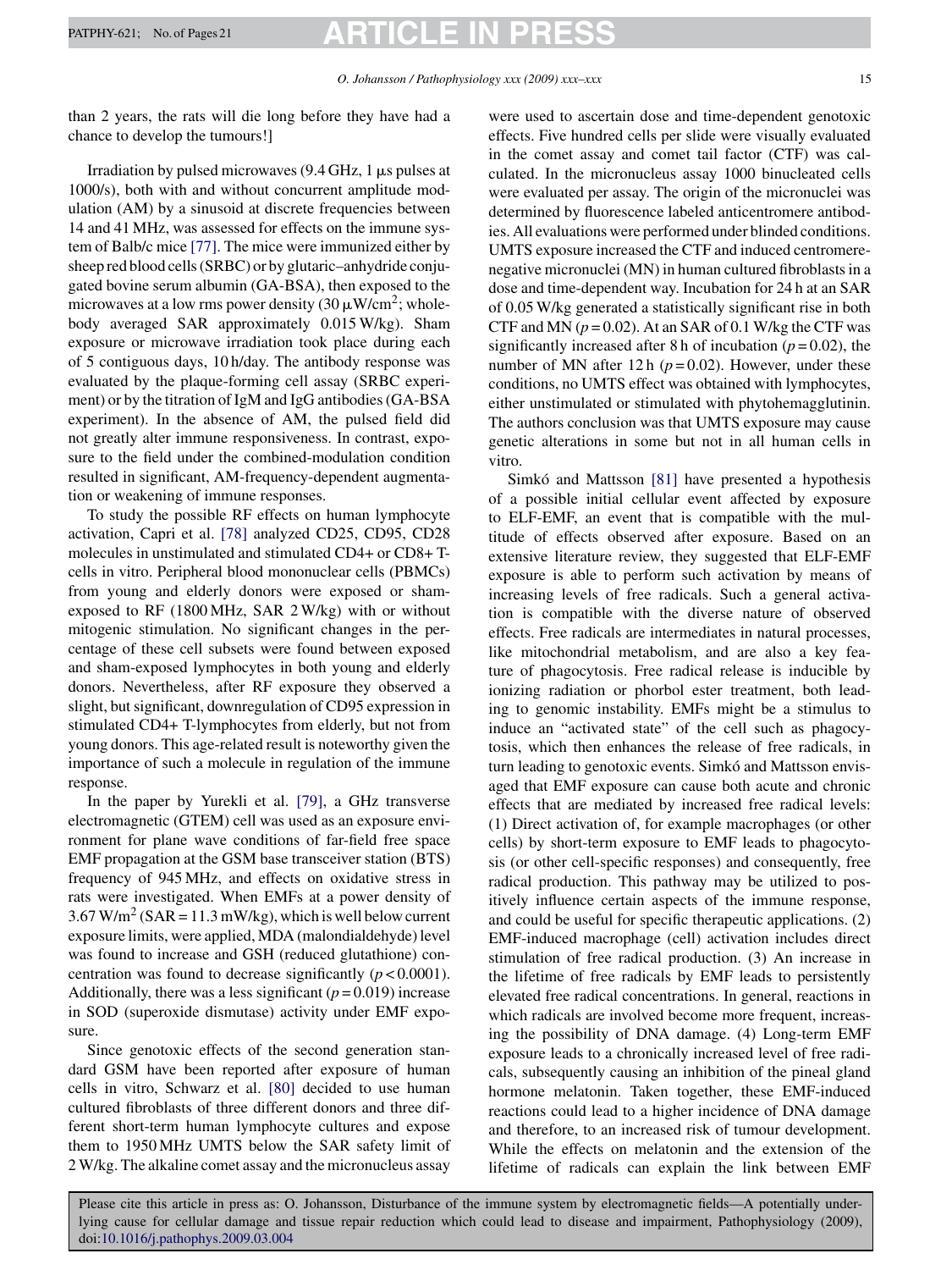exposure and the incidence of for example leukaemia, the two additional mechanisms described by them specifically for mouse macrophages, can explain the possible correlation between immune cell system stimulation and EMF exposure.

# *5.7.4. Effects of EMFs on the immune system at pregnancy*

Nakamura et al. [\[82\]](#page-20-0) have investigated a very important issue, namely what happens to pregnant rats exposed to microwaves. Earlier data had indicated that these microwaves produce various detrimental changes based on actions of heat or non-specific stress, although the effects of microwaves on pregnant organisms were not uniform. This study was therefore designed to clarify the effect of exposure to microwaves during pregnancy on endocrine and immune functions. Natural killer cell activity and natural killer cell subsets in the spleen were measured, as well as some endocrine indicators in blood: corticosterone and adrenocorticotrophic hormone (ACTH) as indices of the hypothalamic–pituitary–adrenal axis, beta-endorphin, oestradiol, and progesterone in six female virgin rats and six pregnant rats (9–11 days gestation) exposed to microwaves at 10 mW/cm<sup>2</sup> incident power density at 2450 MHz for 90 min. The same measurements were performed in control rats (six virgin and six pregnant rats). Skin temperature in virgin and pregnant rats increased immediately after exposure to microwaves. Although splenic activity of natural killer cells and any of the subset populations identified by the monoclonal antibodies CD16 and CD57 did not differ in virgin rats with or without exposure to microwaves, pregnant rats exposed to microwaves showed a significant reduction of splenic activity of natural killer cells and CD16+ CD57- ones. Although corticosterone and ACTH increased, and oestradiol decreased in exposed virgin and pregnant rats, microwaves produced significant increases in beta-endorphin and progesterone only in pregnant rats. So, in summary, Nakamura et al. [\[82\]](#page-20-0) showed that microwaves at the power of 10 mW/cm<sup>2</sup> produced activation of the hypothalamic–pituitary–adrenal axis and increased oestradiol in both virgin and pregnant rats, indicating that microwaves are a great stress in pregnancy.

In the following year, 1998, the same groups of scientists published a new study [\[83\]](#page-20-0) in which they examined the involvement of opioid systems in reduced natural killer cell activity (NKCA) in pregnant rats exposed to microwaves at a relatively low level  $(2 \text{ mW/cm}^2$  incident power density at 2450 MHz for 90 min). They assayed beta-endorphin (betaEP) in blood, pituitary lobes, and placenta as well as splenic NKCA in virgin and/or pregnant rats. Although microwaves elevated colonic temperatures by 0.8 ◦C for virgin and  $0.9\degree$ C for pregnant rats, and betaEP in blood and anterior pituitary lobes (AP) significantly, it did not change blood corticosterone as an index of hypothalamicpituitary adrenal axis. There were significant interactions between pregnancy and microwave exposure on splenic NKCA, betaEP in both blood and AP, and blood progesterone. Intra-peritoneal administration of opioid receptor antagonist naloxone prior to microwave exposure increased NKCA, blood, and placental betaEP in pregnant rats. Alterations in splenic NKCA, betaEP and progesterone in pregnant rats exposed to microwaves may be due to both thermal and non-thermal actions. These results suggest that NKCA reduced by microwaves during pregnancy is mediated by the pituitary opioid system.

To further clarify the effects of microwaves on pregnancy, uterine or uteroplacental blood flow and endocrine and biochemical mediators, including corticosterone, estradiol, prostaglandin E(2) (PGE(2)), and prostaglandin F(2)alpha (PGF(2)alpha), Nakamura et al. published yet another study in 2000 [\[84\].](#page-20-0) In this article they measured these parameters and factors in rats exposed to continuous-wave (CW) microwave at 2 mW/cm<sup>2</sup> incident power density at 2450 MHz for 90 min. Colonic temperature in virgin and pregnant rats was not significantly altered by microwave treatment. Microwaves decreased uteroplacental blood flow and increased progesterone and PGF(2)alpha in pregnant, but not in virgin rats. Intraperitoneal (i.p.) administration of angiotensin II, a uteroplacental vasodilator, before microwave exposure prevented the reduction in uteroplacental blood flow and the increased progesterone and PGF(2)alpha in pregnant rats. Increased corticosterone and decreased estradiol during microwave exposure were observed independent of pregnancy and pretreatment with angiotensin II. These results suggest that microwaves (CW,  $2 \text{ mW/cm}^2$ ,  $2450 \text{ MHz}$ ) produce uteroplacental circulatory disturbances and ovarian and placental dysfunction during pregnancy, probably through non-thermal actions. The uteroplacental disturbances appear to be due to actions of PGF(2)alpha and may pose some risk for pregnancy! [Could the above findings be part of the explanation behind the sensational findings of Magras and Xenos [\[85\]](#page-20-0) from 1997?]

## *5.7.5. Synchronization of cerebral rhythms. Important for the brain-immune system axis?*

Vecchio et al. [\[86\]](#page-20-0) have reported that EMF from mobile phones affects the synchronization of cerebral rhythms. Their findings suggest that prolonged exposure to mobile phone emissions affect cortical activity and the speed of neural synchronization by interhemispherical functional coupling of EEG rhythms. This may be evidence that such exposure can affect the way in which the brain is able to process information, by interfering with the synchronization rhythms between the halves of the brain, and by deregulating the normal alpha wave 2 (about  $8-10$  Hz) and alpha 3 (10–12 Hz) bands. [Could such deregulation affect the brain-immune system axis? If so, what implications would it have in the shortas well as in the long-term?]

### *5.7.6. Classical contact allergy reactions*

Finally, in addition, classical contact allergy reactions, such as chromate allergy, have been studied by Seishima et al. [\[87\].](#page-20-0) The background for the study was an earlier case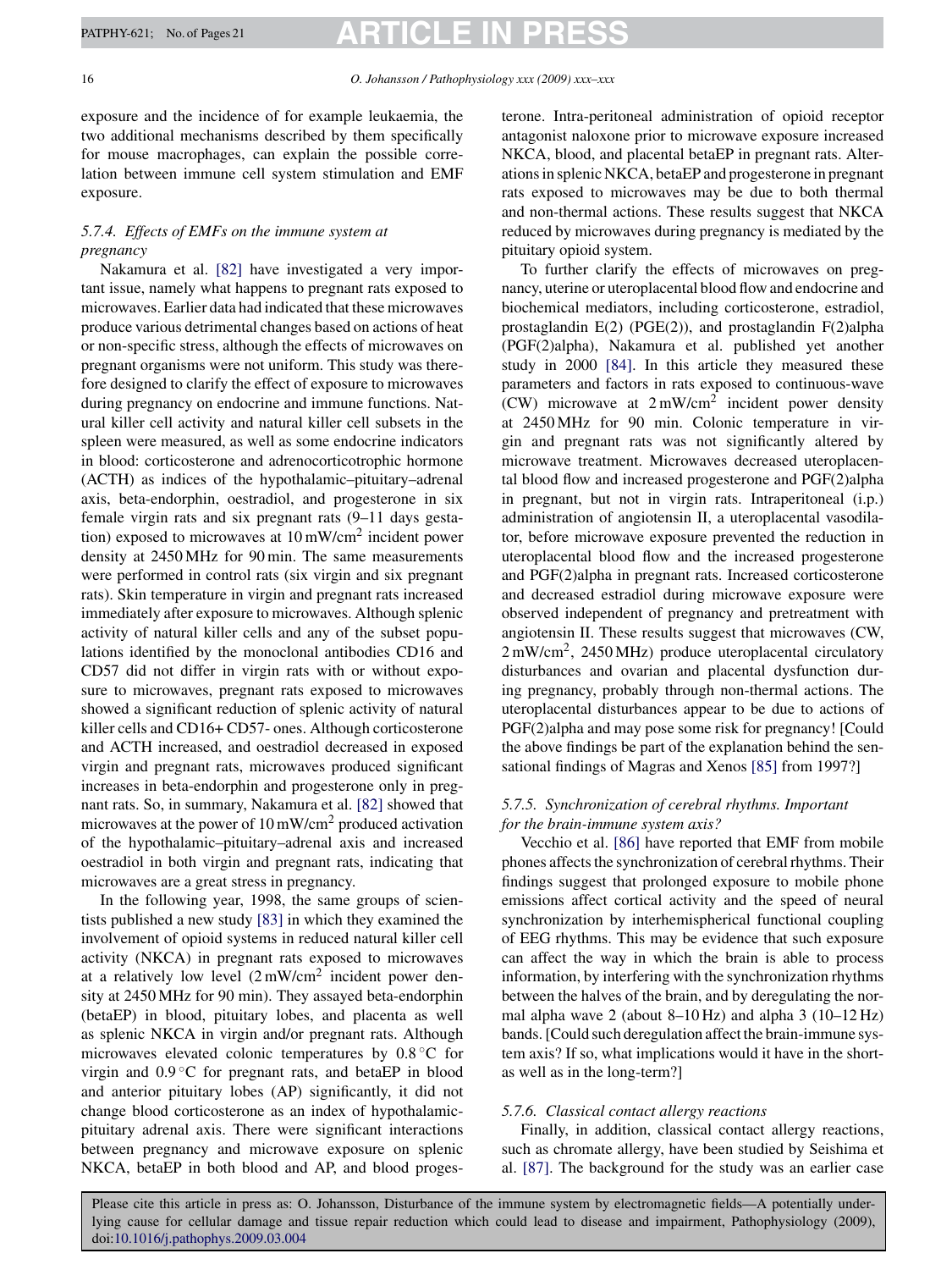report about a patient with allergic contact dermatitis caused by hexavalent chromium plating on a cellular phone. The new study described the clinical characteristics and results of patch tests (closed patch tests and photopatch tests were performed using metal standard antigens) in eight patients with contact dermatitis possibly caused by handling a cellular phone. The eight patients were four males and four females aged from 14 to 54 years. They each noticed skin eruptions after 9–25 days of using a cellular phone. All patients had erythema, and seven had papules on the hemilateral auricle or in the preauricular region. Three of eight patients had a history of metal allergy. Chromate, aluminium and acrylnitrile–butadiene–styrene copolymer were used as plating on the cellular phones used by these patients. The patch test was positive for 0.5%, 0.1% and 0.05% potassium dichromate in all eight patients. The photopatch test showed the same results. One patient was positive for 2% cobalt chloride and one for 5% nickel sulfate. Based on these data, it is important to consider the possibility of contact dermatitis due to a cellular phone, possibly caused by chromate, when the patients have erythema and papules on the hemilateral auricle or in the preauricular region.

# **6. Effects of electromagnetic fields on other biological systems**

Some parallel investigations, pointing to severe biological effects that need to be mentioned are, for instance, the results of Roux et al. [\[88\]](#page-20-0) in 2008. Using an especially designed facility, the Mode Stirred Reverberation Chamber, they exposed tomato plants (Lycopersicon esculentum Mill. VFN8) to low level (900 MHz, 5 V/m) EMF for a short period (10 min) and measured changes in abundance of three specific mRNA soon after exposure. Within minutes of stimulation, stress-related mRNA (calmodulin, calcium-dependent protein kinase and proteinase inhibitor) accumulated in a rapid, large and 3-phase manner typical of an environmental stress response. Accumulation of these transcripts into the polysomal RNA also took place (indicating that the encoded proteins were translated) but was delayed (indicating that newly-synthesized mRNA was not immediately recruited into polysomes). Transcript accumulation was maximal at normal  $Ca(2+)$  levels and was depressed at higher Ca(2+), especially for those encoding calcium-binding proteins. Removal of Ca(2+) (by addition of chelating agents or Ca(2+) channel blocker) led to total suppression of mRNA accumulation. Finally, 30 min after the electromagnetic treatment, ATP concentration and adenylate energy charge were transiently decreased, while transcript accumulation was totally prevented by application of the uncoupling reagent, CCCP. These responses occur very soon after exposure, strongly suggesting that they are the direct consequence of application of radiofrequency fields, and their similarities to wound responses strongly suggests that this radiation is perceived by plants as an injurious stimulus! [Furthermore, it is impossible to interpret these reactions as "psychological or psychiatric personality disturbances, cognitive malfunction, or likewise".]

Also, the data from Divan et al. [\[89\]](#page-20-0) deserve to be mentioned. They examined the association between prenatal and postnatal exposure to cell phones and behavioral problems in young children. Mothers were recruited to the Danish National Birth Cohort early in pregnancy. When the children of those pregnancies reached 7 years of age in 2005 and 2006, mothers were asked to complete a questionnaire regarding the current health and behavioral status of children, as well as past exposure to cell phone use. Mothers evaluated the child's behavior problems using the Strength and Difficulties Questionnaire. Mothers of 13,159 children completed the follow-up questionnaire reporting their use of cell phones during pregnancy as well as current cell phone use by the child. Greater odds ratios for behavioral problems were observed for children who had possible prenatal or postnatal exposure to cell phone use. After adjustment for potential confounders, the odds ratio for a higher overall behavioral problems score was 1.80 (95% confidence inter $val = 1.45 - 2.23$  in children with both prenatal and postnatal exposure to cell phones. Exposure to cell phones prenatally – and, to a lesser degree, postnatally – was associated with behavioral difficulties such as emotional and hyperactivity problems around the age of school entry. [An obvious follow-up question would be "What about immune function alterations?".] Naturally, and hopefully, these associations may be non-causal and may be due to unmeasured confounding. But if real, they would be of public health concern given the widespread use of this technology.

The exposure to non-thermal microwave EMF generated by mobile phones affects the expression of many proteins. This effect on transcription and protein stability can be mediated by the MAPK (mitogen-activated protein kinase) cascades, which serve as central signaling pathways and govern essentially all stimulated cellular processes. Indeed, long-term exposure of cells to mobile phone irradiation results in the activation of p38 as well as the ERK (extracellular signal-regulated kinase) MAPKs. Friedman et al. [\[90\]](#page-20-0) recently have studied the immediate effect of irradiation on the MAPK cascades, and found that ERKs, but not stressrelated MAPKs, are rapidly activated in response to various frequencies and intensities. Using signaling inhibitors, they delineated the mechanism that is involved in this activation. They found that the first step is mediated in the plasma membrane by NADH oxidase, which rapidly generates ROS (reactive oxygen species). These ROS then directly stimulate MMPs (matrix metalloproteinases) and allow them to cleave and release Hb-EGF (heparin-binding EGF (epidermal growth factor)). This secreted factor activates the EGF receptor, which in turn further activates the ERK cascade. Thus, their study demonstrates for the first time a detailed molecular mechanism by which electromagnetic irradiation from mobile phones induces the activation of the ERK cascade and thereby induces transcription and other cellular processes.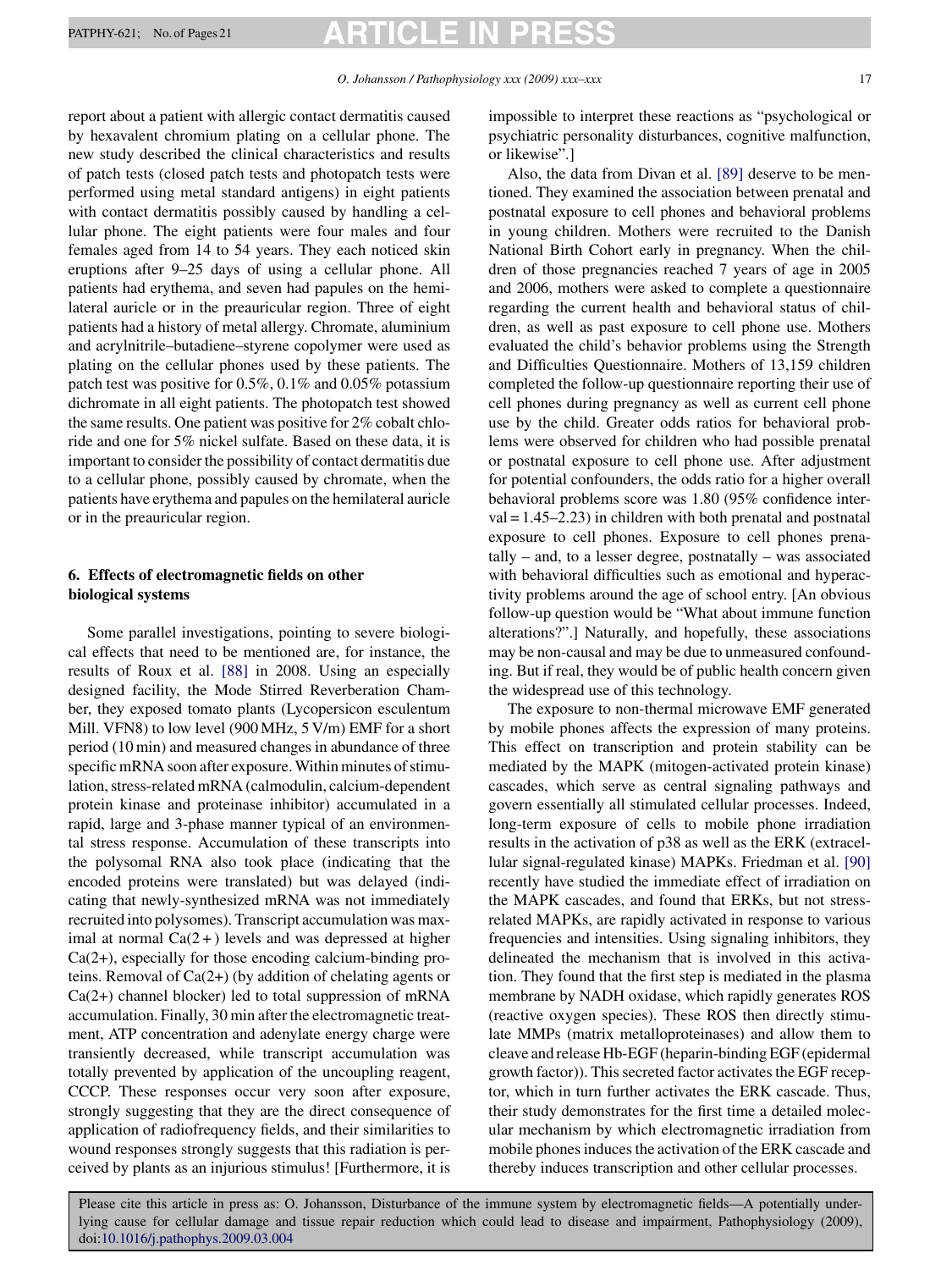The terminal deoxynucleotide transferase dUTP nick end labeling (TUNEL) assay, a well known technique widely used for detecting fragmented DNA in various types of cells, was used by Panagopoulos et al. [\[91\]](#page-20-0) to detect cell death (DNA fragmentation) in a biological model, the early and mid stages of oogenesis of the insect *Drosophila melanogaster*. The flies were exposed in vivo to either GSM 900 MHz or DCS 1800 MHz radiation from a common digital mobile phone, for few minutes per day during the first 6 days of their adult life. The exposure conditions were similar to those to which a mobile phone user is exposed. Previous results from the same group [\[92–94\]](#page-20-0) had shown a large decrease in the oviposition of the same insect caused by GSM radiation. The recent results suggest that this decrease in oviposition, is due to degeneration of large numbers of egg chambers after DNA fragmentation of their constituent cells, induced by both types of mobile telephony radiation. Induced cell death is recorded for the first time, in all types of cells constituting an egg chamber (follicle cells, nurse cells and the oocyte) and in all stages of the early and mid-oogenesis, from germarium to stage 10, during which programmed cell death does not physiologically occur. Germarium and stages 7–8 were found to be the most sensitive developmental stages also in response to electromagnetic stress induced by the GSM and DCS fields and, moreover, germarium was found to be even more sensitive than stages 7–8.

## **7. Conclusions**

- Both human and animal studies report large immunological changes upon exposure to environmental levels of modern, human-made EMFs. Some of these exposure levels are equivalent to those of wireless technologies in daily life, and often at low or very low (i.e., non-thermal) levels.
- Measurable physiological changes (mast cells increases, for example) that are bedrock indicators of allergic response and inflammatory conditions are stimulated by EMF exposures.
- Chronic exposure to such factors that increase allergic and inflammatory responses on a continuing basis may be harmful to health. The data presented here, as well as the very rapid international increase in incidence of allergies, asthma and other oversensitivities, together form a clear warning signal.
- It is, thus, possible that chronic provocation by exposure to EMF can lead to immune dysfunction, chronic allergic responses, inflammatory responses and ill health if they occur on a continuing basis over time. This is an area that should be investigated immediately.
- Specific findings from studies on exposures to various types of modern equipment and/or EMFs report overreaction of the immune system; morphological alterations of immune cells; profound increases in mast cells in the upper skin layers, increased degranulation of mast cells and larger size of mast cells in electrohypersensitive indi-

viduals; presence of biological markers for inflammation which are sensitive to EMF exposure at non-thermal levels; changes in lymphocyte viability; decreased count of NK cells; decreased count of T-lymphocytes; negative effects on pregnancy (uteroplacental circulatory disturbances and placental disfunction); suppressed or impaired immune function; and inflammatory responses that can ultimately result in cellular, tissue and organ damage.

- The functional impairment electrohypersensitivity is reported by individuals in the United States, Sweden, Switzerland, Germany, Belgium, Italy, The Netherlands, Norway, Denmark and many other countries of the world. Estimates range from 3% to perhaps 10% of populations, and appear to be a growing condition of ill-health leading to lost work and productivity.
- The WHO and IEEE literature surveys do not include all of the relevant papers cited here, leading to the conclusion that evidence has been ignored in the current WHO ELF Health Criteria Monograph; and the proposed new IEEE C95.1 RF public exposure limits.
- The current international public safety limits for EMFs do not appear to be sufficiently protective of public health at all, based on the studies of immune function. New, biologically based public standards are warranted that take into account low-intensity effects on immune function and health that are reported in the scientific literature. Also the accessability needs of persons with the functional impairment electrohypersensitivity must be fully addressed and resolved as dictated by the UN 22 "Standard rules on the equalization of opportunities for people with disabilities" (about the UN 22 Standard Rules, see website: [http://www.un.org;](http://www.un.org/) since 2007 they have been upgraded into the UN "Convention on Human Rights for Persons with Functional Impairments").

The conclusion of the above must be that there are a number of very strong indications of EMFs being capable of disturbing the immune system and thus increasing disease, including cancer, risk. It is somewhat odd that professional epidemiologists for the last 50 years have not addressed the issue of reduced repair but only looked at increased cell damages from different agents and environments when trying to understand trend changes.

Based on this review as well as on the recent Bioinitiative Report [[http://www.bioinitiative.org/\]](http://www.bioinitiative.org/) [\[1\],](#page-18-0) it must be concluded that the existing public safety limits are inadequate to protect public health. From a public health policy standpoint, new public safety limits, and limits on further deployment of untested technologies, are warranted.

New biologically based public and occupational exposure are recommended to address bioeffects and potential adverse health effects of chronic exposure. These effects are now widely reported to occur at exposure levels significantly below most current national and international limits. Therefore, biologically based exposure standards are needed to prevent disruption of normal body processes. Effects are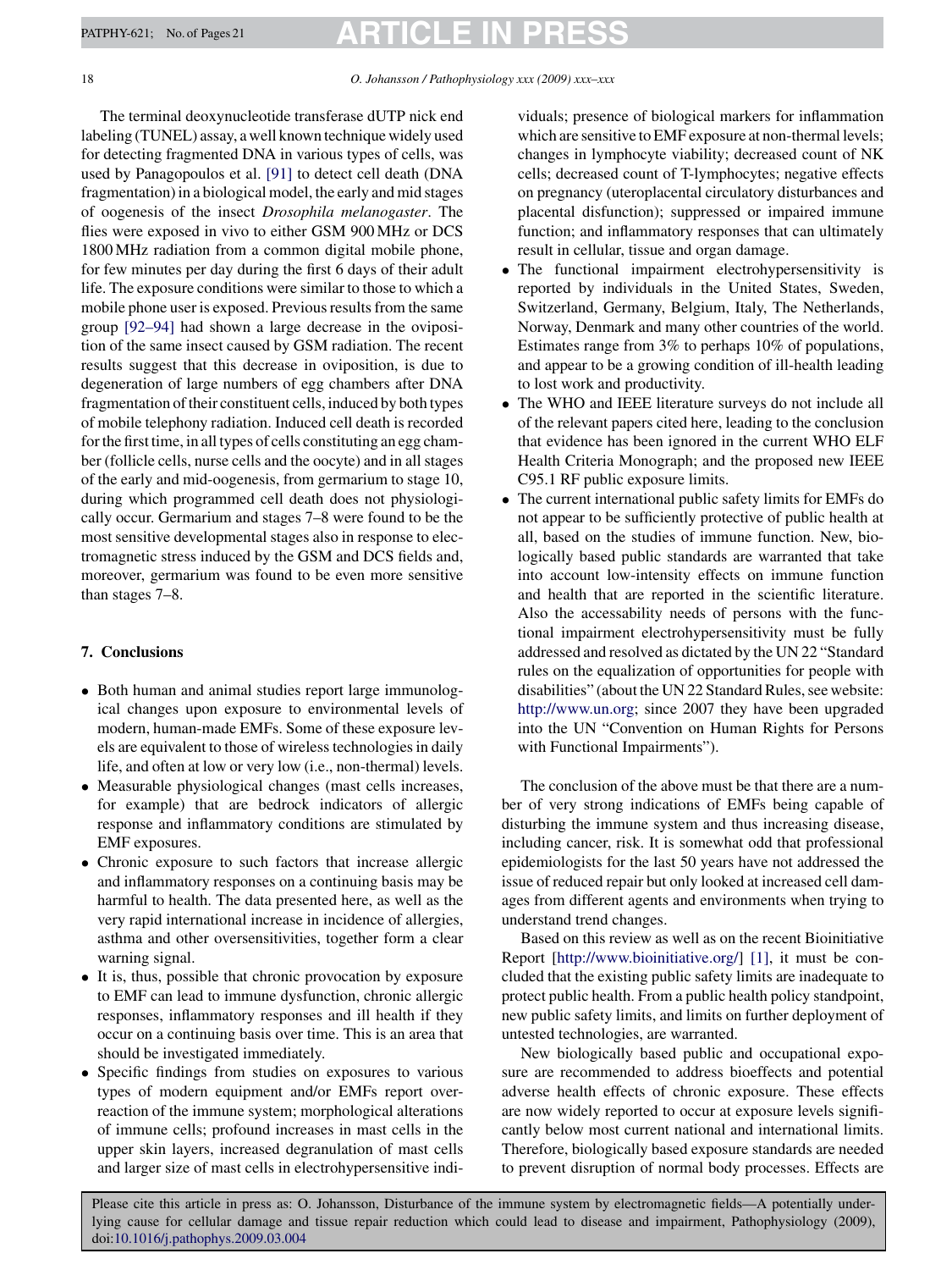# <span id="page-18-0"></span>PATPHY-621; No. of Pages 21 **ARTICLE I**

reported for DNA damage (genotoxicity that is directly linked to integrity of the human genome), cellular communication, cellular metabolism and repair, cancer surveillance within the body; and for protection against cancer and neurological diseases. Also reported are neurological effects including changes in brainwave activity during cell phone calls, impairment of memory, attention and cognitive function; sleep disorders, cardiac effects; and – as reported here – serious impact on the immune function (allergic and inflammatory responses).

The current recommendation must be a biologically based exposure limit that is completely protective against e.g. extremely low frequency and radiofrequency fields which, with chronic exposure, can reasonably be presumed to result in no adverse impacts on health and well-being. Today, such a completely protective safety limit would, for many exposure situations, be zero.

Finally, attention to the above need would also mean a great gain in future public health costs for the entire electrified world. To do the opposite could turn out to be very expensive.

### **Acknowledgements**

Supported by the Karolinska Institute, the Help Foundation (Hjälpfonden), Stiftelsen Tornspiran, and the Cancer and Allergy Foundation (Cancer- och Allergifonden). Ms Marianne Ekman is warmly acknowledged for her expert help with literature search engines, Mr. Philippe Hug for constructive criticism, and Mr. Jonas Aule for his superb technical support without which this paper would never have been completed.

### **References**

- [1] C.F. Blackman, M. Blank, M. Kundi, C. Sage, D.O. Carpenter, Z. Davanipour, D. Gee, L. Hardell, O. Johansson, H. Lai, K.H. Mild, A. Sage, E.L. Sobel, Z. Xu, G. Chen, The Bioinitiative Report—A Rationale for a Biologically-based Public Exposure Standard for Electromagnetic Fields (ELF and RF), [http://www.bioinitiative.org](http://www.bioinitiative.org/), 2007.
- [2] B.R.R. Persson, L.G. Salford, A. Brun, Blood–brain barrier permeability in rats exposed to electromagnetic fields used in wireless communication, Wireless Networks 3 (1997) 455–461.
- [3] L.G. Salford, A.E. Brun, J.L. Eberhardt, L. Malmgren, B.R. Persson, Nerve cell damage in mammalian brain after exposure to microwaves from GSM mobile phones, Environ. Health Perspect. 111 (2003) 881–883.
- [4] O. Johansson, M. Hilliges, V. Björnhagen, K. Hall, Skin changes in patients claiming to suffer from "screen dermatitis": a two-case openfield provocation study, Exp. Dermatol. 3 (1994) 234–238.
- [5] O. Johansson, S. Gangi, Y. Liang, K. Yoshimura, C. Jing, P.-Y. Liu, Cutaneous mast cells are altered in normal healthy volunteers sitting in front of ordinary TVs/PCs—results from open-field provocation experiments, J. Cutan. Pathol. 28 (2001) 513–519.
- [6] V. Rajkovic, M. Matavulj, O. Johansson, Histological characteristics of cutaneous and thyroid mast cell populations in male rats exposed to power-frequency electromagnetic fields, Int. J. Radiat. Biol. 81 (2005) 491–499.
- [7] V. Rajkovic, M. Matavulj, O. Johansson, The effect of extremely low-frequency electromagnetic fields on skin and thyroid amine- and peptide-containing cells in rats: an immunohistochemical and morphometrical study, Environ. Res. 99 (2005) 369–377.
- [8] V. Rajkovic, M. Matavulj, O. Johansson, Light and electron microscopic study of the thyroid gland in rats exposed to power-frequency electromagnetic fields, J. Exp. Biol. 209 (2006) 3322–3328.
- [9] M. Peakman, Basic and Clinical Immunology, Churchill Livingstone, New York, 2008.
- [10] R.R.A. Coombs, P.G.H. Gell, P.J. Lachmann, Clinical Aspects of Immunology, Blackwell Scientific Publisher, Oxford, 1962.
- [11] K. Jokela, L. Puranen, A.P. Sihvonen, Assessment of the magnetic field exposure due to the battery current of digital mobile phones, Health Phys. 86 (2004) 56–66.
- [12] C. Sage, O. Johansson, S.A. Sage, Personal digital assistant (PDA) cell phone units produce elevated extremely-low frequency electromagnetic field emissions, Bioelectromagnetics 28 (2007) 386–392.
- [13] O. Johansson, Electrohypersensitivity: state-of-the-art of a functional impairment, Electromagn. Biol. Med. 25 (2006) 245–258.
- [14] R. Cox, Electrical hypersensitivity—human studies in the UK, in: Conference Presentation at the WHO International Workshop on EMF Hypersensitivity, Prague, Czech Republic, October 25–27, 2004.
- [15] E. Fox, Electrosensitivity symptoms associated with electromagnetic field exposure, in: Conference Presentation at the WHO International Workshop on EMF Hypersensitivity, Prague, Czech Republic, October 25–27, 2004.
- [16] P. Levallois, R. Neutra, G. Lee, L. Hristova, Study of self-reported hypersensitivity to electromagnetic fields in California, Environ. Health Perspect. 110 (4) (2002) 619–623.
- [17] Institut für angewandte Sozialwissenschaft GmbH (infas)/Bundesamt für Strahlenschutz, Ermittlung der Befürchtungen und Ängste der breiten Öffentlichkeit hinsichtlich möglicher Gefahren der Hochfrequenten Elektromagnetischen Felder der Mobilfunks–Jährliche Umfrage, [http://www.infas.de,](http://www.infas.de/) 2004.
- [18] J. Schüz, C. Petters, U.T. Egle, B. Jansen, R. Kimbel, S. Letzel, W. Nix, L.G. Schmidt, L. Vollrath, The "Mainzer EMF-Wachhund": results from a watchdog project on self-reported health complaints attributed to exposure to electromagnetic fields, Bioelectromagnetics 27 (2006) 280–287.
- [19] M. Roosli, M. Moser, Y. Baldinini, M. Meier, C. Braun-Fahrlander, Symptoms of ill health ascribed to electromagnetic field exposure—a questionnaire survey, Int. J. Hyg. Environ. Health 207 (2004) 141–150.
- [20] M. Roosli, Conference Poster at the WHO International Workshop on EMF Hypersensitivity, Prague, Czech Republic, October 25–27, 2004 [as reported in Rapporteur's Report by KH Mild], 2004.
- [21] E. Lyskov, K.H. Mild, M. Sandstrom, Sensor Reactivity and Autonomous Regulation in Persons with Perceived Electrical Hypersensitivity. Conference Presentation at the WHO International Workshop on EMF Hypersensitivity, Prague, Czech Republic, October 25–27, 2004.
- [22] C.H. Mueller, C. Schierz, Project NEMESIS: double blind study on effects of 50 Hz EMF on sleep quality, physiological parameters and field perception in people suffering from electrical hypersensitivity, in: K.H. Mild, M. Repacholi, E. van Deventer, P. Ravazzani (Eds.), Proceedings of the International Workshop on EMF Hypersensitivity, Prague, Czech Republic, 2004, pp. 107–121.
- [23] E. Markovà, L. Hillert, L. Malmgren, B.R. Persson, I.Y. Belyaev, Microwaves from GSM mobile telephones affect 53BP1 and gamma-H2AX foci in human lymphocytes from hypersensitive and healthy persons, Environ. Health Perspect. 113 (2005) 1172–1177.
- [24] I.Y. Belyaev, E. Markovà, L. Hillert, L.O. Malmgren, B.R. Persson, Microwaves from UMTS/GSM mobile phones induce long-lasting inhibition of 53BP1/gamma-H2AX DNA repair foci in human lymphocytes, Bioelectromagnetics 30 (2009) 129–141.
- [25] A.P. Fews, D.L. Henshaw, P.A. Keitch, J.J. Close, R.J. Wilding, Increased exposure to pollutant aerosols under high voltage power lines, Int. J. Radiat. Biol. 75 (1999) 1505–1521.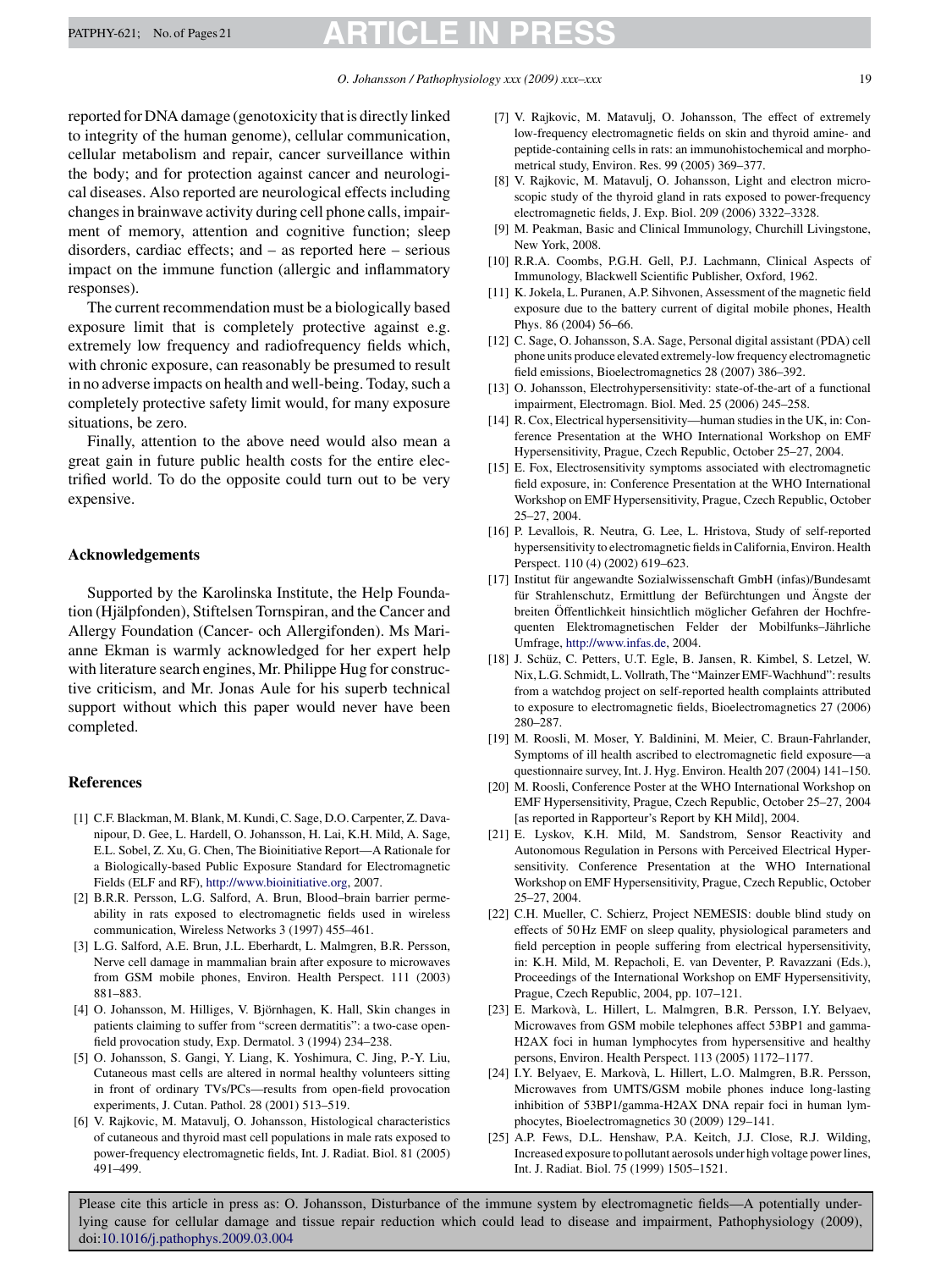- [26] A.P. Fews, D.L. Henshaw, R.J. Wilding, P.A. Keitch, Corona ions from powerlines and increased exposure to pollutant aerosols, Int. J. Radiat. Biol. 75 (1999) 1523–1531.
- [27] G. Nordström, The Invisible Disease—The Dangers of Environmental Illnesses caused by Electromagnetic Fields and Chemical Emissions, O Books, Hants and New York, 2004, ISBN 1-903816-71-8.
- [28] O. Johansson, P.-Y. Liu, "Electrosensitivity", "electrosupersensitivity" and "screen dermatitis": preliminary observations from on-going studies in the human skin, in: D. Simunic (Ed.), Proceedings of the COST 244: Biomedical Effects of Electromagnetic Fields – Workshop on Electromagnetic Hypersensitivity. Brussels/Graz: EU/EC (DG XIII), 1995, pp. 52–57.
- [29] X. Zhuang, A.J. Silverman, R. Silver, Distribution and local differentiation of mast cells in the parenchyma of the forebrain, J. Comp. Neurol. 408 (1999) 477–488.
- [30] O. Johansson, M. Hilliges, S.W. Han, A screening of skin changes, with special emphasis on neurochemical marker antibody evaluation, in patients claiming to suffer from screen dermatitis as compared to normal healthy controls, Exp. Dermatol. 5 (1996) 279–285.
- [31] S. Gangi, O. Johansson, Skin changes in "screen dermatitis" versus classical UV- and ionizing irradiation-related damage—similarities and differences. Two neuroscientists' speculative review, Exp. Dermatol. 6 (1997) 283–291.
- [32] S. Gangi, O. Johansson, A theoretical model based upon mast cells and histamine to explain the recently proclaimed sensitivity to electric and/or magnetic fields in humans, Med. Hypotheses 54 (2000) 663–671.
- [33] G. Holmboe, O. Johansson, Description of symptoms as well as occurrence of IgE and positive Phadiatop Combi in persons with the physical impairment electrohypersensitivity [Article in Swedish], Medicinsk Access 1 (2005) 58–63.
- [34] D. Leszczynski, S. Joenväärä, J. Reivinen, R. Kuokka, Non-thermal activation of the hsp27/p38MAPK stress pathway by mobile phone radiation in human endothelial cells: molecular mechanism for cancer- and blood–brain barrier-related effects, Differentiation 70 (2002) 120–129.
- [35] R. Nylund, D. Leszczynski, Mobile phone radiation causes changes in gene and protein expression in human endothelial cell lines and the response seems to be genome- and proteome-dependent, Proteomics 6 (2006) 4769–4780.
- [36] N. Wertheimer, E. Leeper, Electrical wiring configurations and childhood cancer, Am. J. Epidemiol. 109 (1979) 273–284.
- [37] L. Hardell, Å. Näsman, A. Påhlson, A. Hallquist, K.H. Mild, Use of cellular telephones and the risk for brain tumours: a case–control study, Int. J. Oncol. 15 (1999) 113–116.
- [38] L. Hardell, K.H. Mild, M. Carlberg, A. Hallquist, Cellular and cordless telephone use and the association with brain tumors in different age groups, Arch. Environ. Health 59 (2004) 132–137.
- [39] L. Hardell, M. Carlberg, K.H. Mild, Case-control study on cellular and cordless telephones and the risk for acoustic neuroma or meningioma in patients diagnosed 2000–2003, Neuroepidemiology 25 (2005) 120–128.
- [40] S. Lonn, A. Ahlbom, P. Hall, M. Feychting, Mobile phone use and the risk of acoustic neuroma, Epidemiology 15 (2004) 653–659.
- [41] Ö. Hallberg, O. Johansson, Melanoma incidence and frequency modulation (FM) broadcasting, Arch. Environ. Health 57 (2002) 32–40.
- [42] Ö. Hallberg, O. Johansson, Malignant melanoma of the skin—not a sunshine story!, Med. Sci. Monit. 10 (2004) CR336–CR340.
- [43] Ö. Hallberg, O. Johansson, FM broadcasting exposure time and malignant melanoma incidence, Electromagn. Biol. Med. 24 (2005) 1–8.
- [44] R. Anane, M. Geffard, M. Taxile, D. Bodet, B. Billaudel, P.E. Dulou, B. Veyret, Effects of GSM-900 microwaves on the experimental allergic encephalomyelitis (EAE) rat model of multiple sclerosis, Bioelectromagnetics 24 (2003) 211–213.
- [45] P. Boscol, M.B. Di Sciascio, S. D'Ostilio, A. Del Signore, M. Reale, P. Conti, P. Bavazzano, R. Paganelli, M. Di Gioacchino, Effects of electromagnetic fields produced by radiotelevision broadcasting stations on the immune system of women, Sci. Total Environ. 273 (2001) 1–10.
- [46] A. Dmoch, P. Moszczynski, Levels of immunoglobulin and subpopulations of T lymphocytes and NK cells in men occupationally exposed to microwave radiation in frequencies of 6–12 GHz [Article in Polish], Med. Pr. 49 (1998) 45–49.
- [47] P. Moszczynski, J. Lisiewicz, A. Dmoch, Z. Zabinski, L. Bergier, M. Rucinska, U. Sasiadek, The effect of various occupational exposures to microwave radiation on the concentrations of immunoglobulins and T lymphocyte subsets [Article in Polish], Wiad. Lek. 52 (1999) 30–34.
- [48] H. Tuschl, G. Neubauer, H. Garn, K. Duftschmid, N. Winker, H. Brusl, Occupational exposure to high frequency electromagnetic fields and its effect on human immune parameters, Int. J. Occup. Med. Environ. Health 12 (1999) 239–251.
- [49] A. Del Signore, P. Boscolo, S. Kouri, G. Di Martino, G. Giuliano, Combined effects of traffic and electromagnetic fields on the immune system of fertile atopic women, Ind. Health 38 (2000) 294–300.
- [50] S.F. Cleary, L.M. Liu, R.E. Merchant, In vitro lymphocyte proliferation induced by radio-frequency electromagnetic radiation under isothermal conditions, Bioelectromagnetics 11 (1990) 47–56.
- [51] S.F. Cleary, Z. Du, G. Cao, L.M. Liu, C. McCrady, Effect of isothermal radiofrequency radiation on cytolytic T lymphocytes, FASEB J. 10 (1996) 913–919.
- [52] E.M. Czerska, E.C. Elson, C.C. Davis, M.L. Swicord, P. Czerski, Effects of continuous and pulsed 2450-MHz radiation on spontaneous lymphoblastoid transformation of human lymphocytes in vitro, Bioelectromagnetics 13 (1992) 247–259.
- [53] M.P. Dabrowski, W. Stankiewicz, R. Kubacki, E. Sobiczewska, S. Szmigielski, Immunotropic effects in cultured human blood mononuclear cells pre-exposed to low-level 1300 MHz pulse-modulated microwave field, Electromagn. Biol. Med. 22 (2003) 1–13.
- [54] M.P. Dabrowski, W. Stankiewicz, E. Sobiczewska, S. Szmigielski, Immunotropic effects of electromagnetic fields in the range of radioand microwave frequencies [Article in Polish], Pol. Merkur. Lekarski 11 (2001) 447–451.
- [55] W. Stankiewicz, M.P. Dabrowski, R. Kubacki, E. Sobiczewska, S. Szmigielski, Immunotropic influence of 900 MHz microwave GSM signal on human blood immune cells activated in vitro, Electromagn. Biol. Med. 25 (2006) 45–51.
- [56] M. Donnellan, D.R. McKenzie, P.W. French, Effects of exposure to electromagnetic radiation at 835 MHz on growth, morphology and secretory characteristics of a mast cell analogue, RBL-2H3, Cell. Biol. Int. 21 (1997) 427–439.
- [57] C. Harvey, P.W. French, Effects on protein kinase C and gene expression in a human mast cell line, HMC-1, following microwave exposure, Cell. Biol. Int. 23 (2000) 739–748.
- [58] E. Elekes, G. Thuroczy, L.D. Szabo, Effect on the immune system of mice exposed chronically to 50 Hz amplitude-modulated 2.45 GHz microwaves, Bioelectromagnetics 17 (1996) 246–248.
- [59] E.E. Fesenko, E.G. Novoselova, N.V. Semiletova, T.A. Agafonova, V.B. Sadovnikov, Stimulation of murine natural killer cells by weak electromagnetic waves in the centimeter range [Article in Russian], Biofizika 44 (1999) 737–741.
- [60] E.E. Fesenko, V.R. Makar, E.G. Novoselova, V.B. Sadovnikov, Microwaves and cellular immunity. I. Effect of whole body microwave irradiation on tumor necrosis factor production in mouse cells, Bioelectrochem. Bioenerg. 49 (1999) 29–35.
- [61] A.B. Gapeev, V.G. Safronova, N.K. Chemeris, E.E. Fesenko, Modification of the activity of murine peritoneal neutrophils upon exposure to millimeter waves at close and far distances from the emitter [Article in Russian], Biofizika 41 (1996) 205–219.
- [62] L. Gatta, R. Pinto, V. Ubaldi, L. Pace, P. Galloni, G.A. Lovisolo, C. Marino, C. Pioli, Effects of in vivo exposure to GSM-modulated 900 MHz radiation on mouse peripheral lymphocytes, Radiat. Res. 160 (2003) 600–605.
- [63] M.P. Kolomytseva, A.B. Gapeev, V.B. Sadovnikov, N.K. Chemeris, Suppression of nonspecific resistance of the body under the effect of extremely high frequency electromagnetic radiation of low intensity [Article in Russian], Biofizika 47 (2002) 71–77.

<span id="page-19-0"></span>